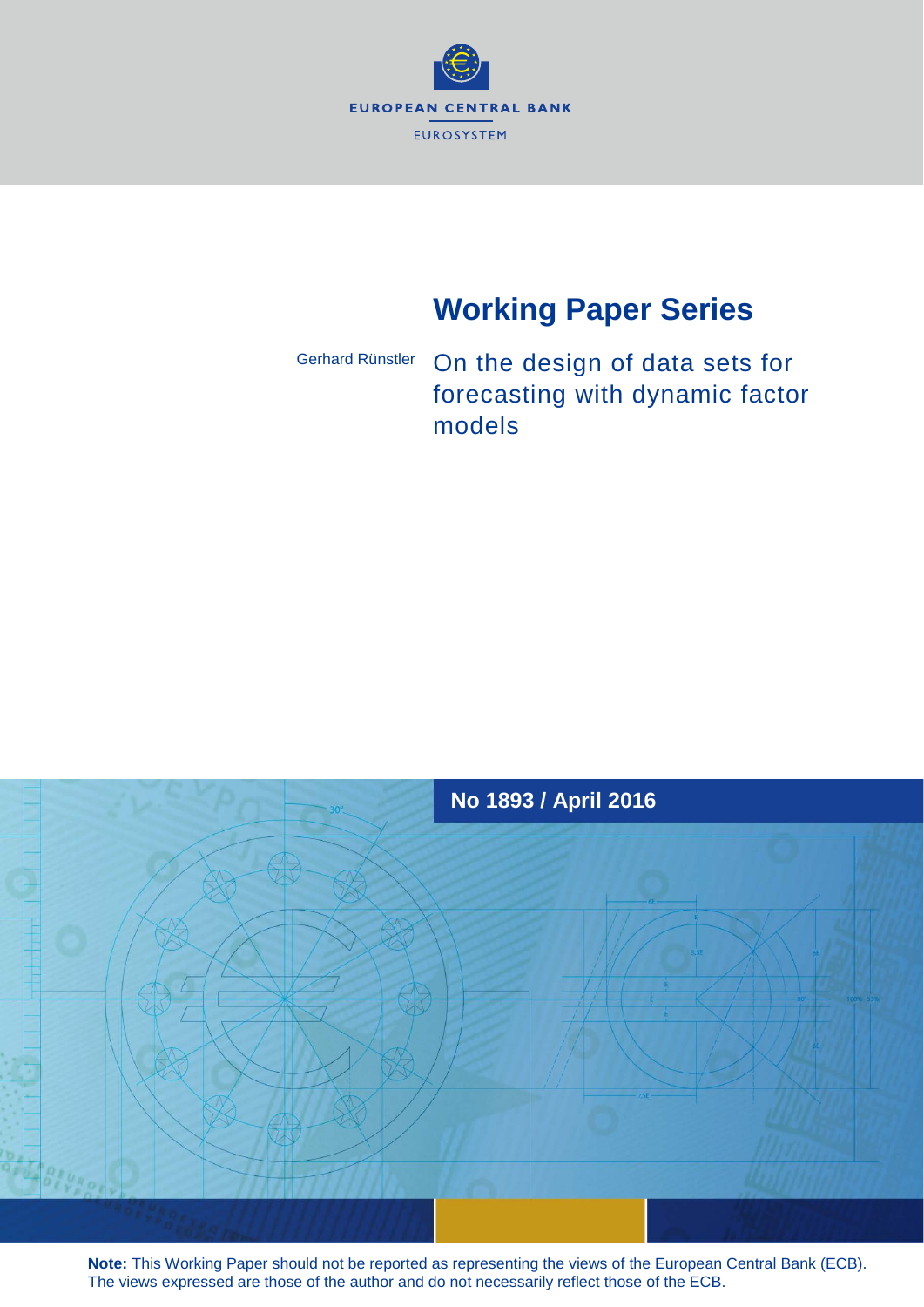#### Abstract

Forecasts from dynamic factor models potentially benefit from refining the data set by eliminating uninformative series. The paper proposes to use prediction weights as provided by the factor model itself for this purpose. Monte Carlo simulations and an empirical application to short-term forecasts of euro area, German, and French GDP growth from unbalanced monthly data suggest that both prediction weights and Least Angle Regressions result in improved nowcasts. Overall, prediction weights provide yet more robust results. Keywords: Dynamic factor models, forecasting, variable selection, LARS

JEL classification: E37, C53, C51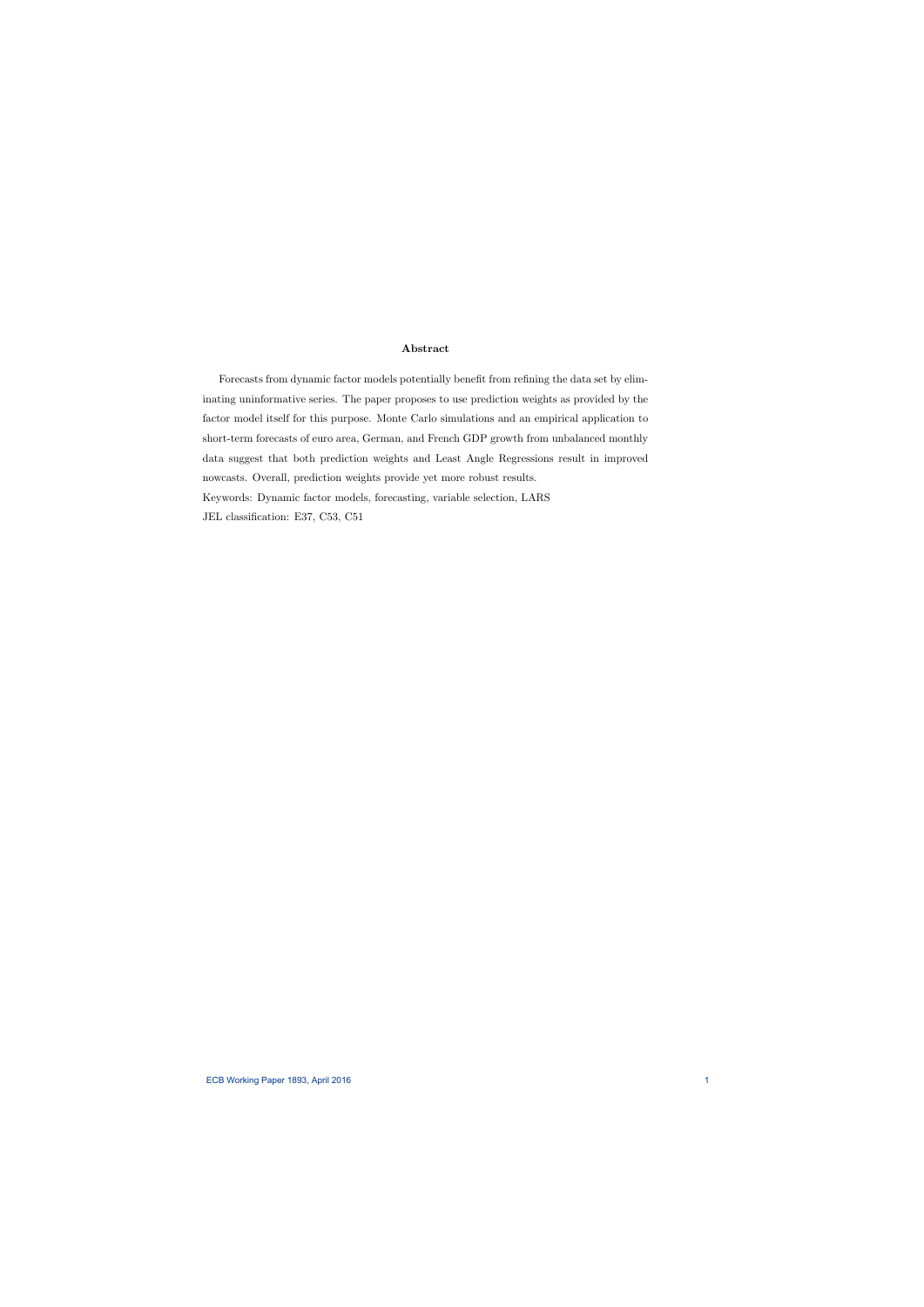#### Non-technical summary

Dynamic factor models have emerged as a widely used tool for obtaining short-term forecasts of economic activity and ináation. These models are usually applied to large data sets that consist of a wide range of different series, as suggested by standard considerations from statistical theory.

Recentl studies have argued that forecasts may be improved by focusing on a limited set of highly informative series. Methods to select appropriate informative data sets are based on so-called stepwise regression, which builds an informative data set by an iterative procedure. Starting with the series with the highest information content, at each step another series (the one with the highest additional information gain in forecasting) is added to the data set. It is well-known that this procedure becomes highly inefficient, once the number of series increases. To enhance robustness, constrained versions have been proposed, the most prominent among them Least Angle Regressions (LARS).

Another way to increase robustness is to use the factor model itself for estimating the information content of individual series from their weights in the factor model prediction. In this paper, I provide two pieces of evidence, which suggest that factor model prediction weights are a useful alternative to LARS. First, a simulation exercise confirms that both methods are suitable for selecting data sets that result in more efficient predictions. However, factor model prediction weights are more successful than LARS in identifying the appropriate series and deliver more efficient predictions. Moreover LARS shows some tendency of over-fitting, as predictions suggest gains that only partly carry over to other samples.

Second, I apply both methods to the forecasting of quarterly GDP growth from large unbalanced monthly data sets from a dynamic factor model. I use monthly data sets of about 70 series for the euro area, Germany, and France over the period of 1991 to 2007. I find that variable selections from either method improve forecasts of the euro area and German GDP with small data sets of about 10 to 30 series, but not so for France. Overall, again, prediction weights provide more robust variable selections and give rise to smaller prediction errors than LARS.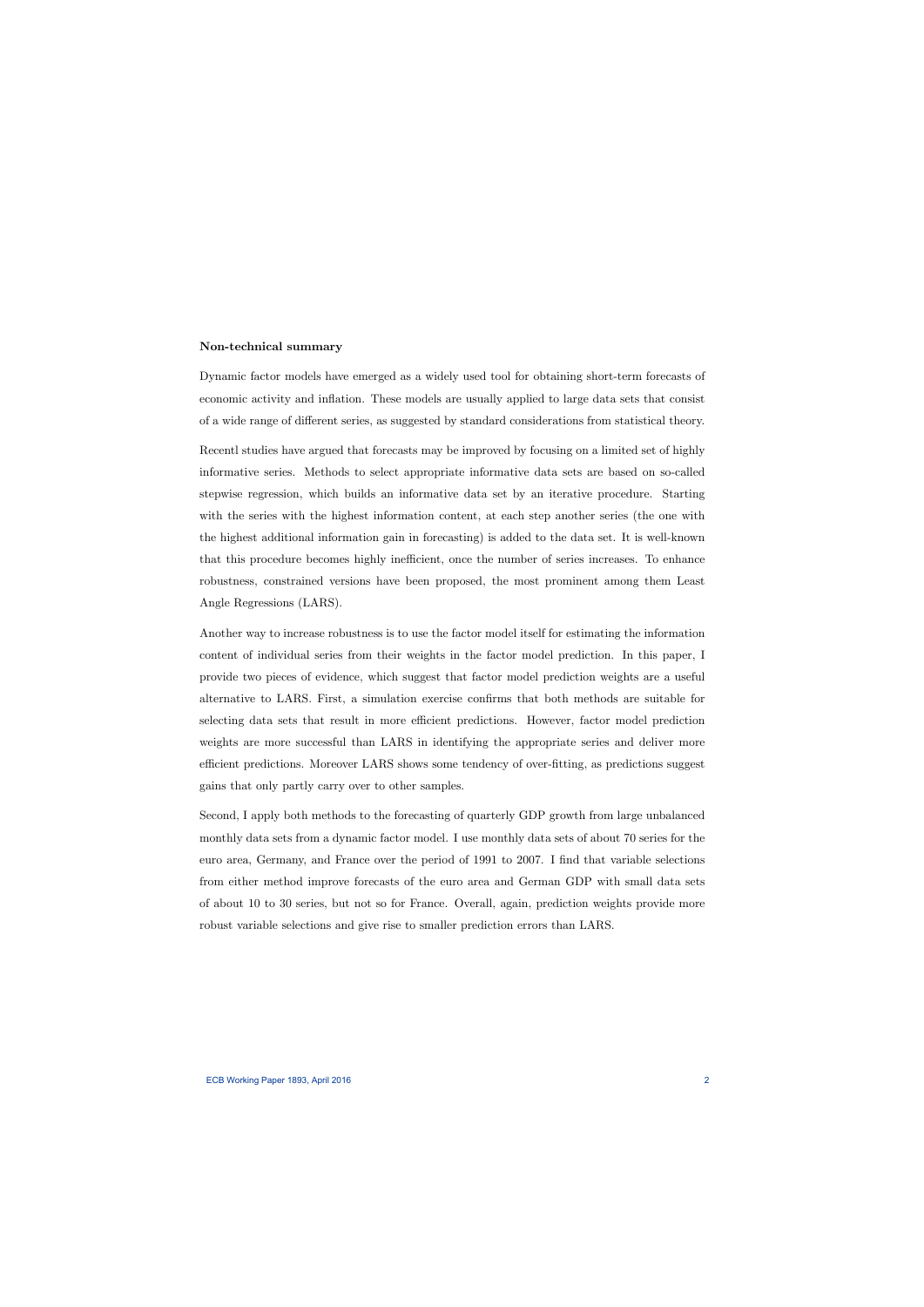# 1 Introduction

Dynamic factor models have emerged as a widely used tool for obtaining nowcasts and shortterm forecasts of economic activity and ináation (e.g. Stock and Watson, 2002a; Gianonne et al., 2008). From asymptotic considerations, these models are usually applied to large data sets that consist of a wide range of different series. It has been questioned though that increasing the sheer number of series in the data set would necessarily improve forecast performance. Boivin and Ng  $(2006)$  have identified conditions, under which enlarging the data set may actually worsen the precision of factor estimates. Bai and Ng (2008) have proposed Least Angle Regressions (LARS) and related methods to identify efficient sets of predictors in dynamic factor models. These two studies, along with Schumacher (2010), Caggiano et al. (2011), Alvarez et al. (2012), and Bessec (2013) also present empirical applications that demonstrate gains from using smaller data sets in predictions from dynamic factor models.

In this paper, I propose the use of prediction weights that are obtained from the factor model itself as an alternative method for selecting an efficient set of predictors. As with any linear model, the factor model prediction for a certain target variable can be written as a weighted linear combination of current and lagged values of the predictors. I investigate, whether forecast efficiency can be improved by retaining only predictors with high weights.

Basically, the method parallels stepwise regression, but with the difference that a factor structure is imposed on the data. In its forward selection variant, stepwise regression builds up a set of predictors for a certain target variable by an iterative procedure. At each step, it adds the series with the highest marginal predictive gain to the set of series from the previous step. It is well-known that this procedure becomes highly inefficient, once the number of series increases. To overcome the dimensionality problem, constrained versions have been proposed, among them LARS and LASSO (Efron et al., 2004), the latter being used by Bai and Ng (2008) to select predictors in factor model forecasts of ináation. Another way to deal with high dimensionality is to use the factor model itself for estimating the marginal predictive gains of individual series. This amounts to calculating their weights in the factor model prediction.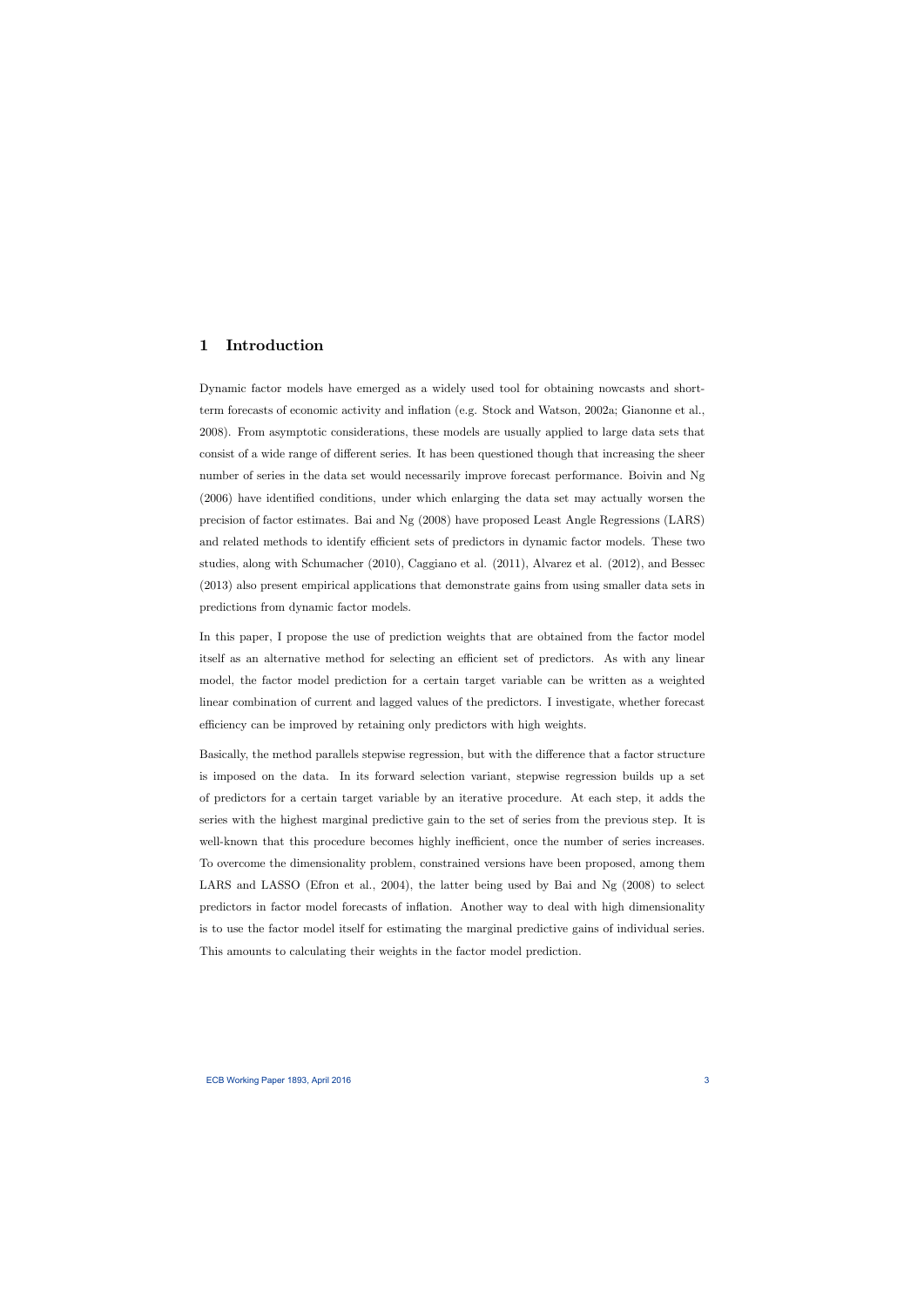I provide two pieces of evidence, which suggest that factor model prediction weights are a useful alternative to LARS. First, a Monte-Carlo simulation exercise confirms that both methods are suitable for selecting data sets that result in more efficient predictions. However, factor model prediction weights are more successful than LARS in identifying the appropriate series. Consequently, they also tend to deliver better out-of-sample predictions. LARS, in turn, shows some tendency of overfitting, as pre-sample predictions suggest gains that only partly carry over to the out-of-sample case.

Second, I apply both methods to the now- and forecasting of quarterly GDP growth from large unbalanced monthly data sets. I use the dynamic factor model by Doz et al. (2011), which employs a state-space framework and therefore copes with unbalanced data and mixed frequencies in an efficient way. It has been shown to perform well under these conditions (Giannone et al., 2008; Rünstler et al., 2009; Angelini et al., 2011). As pointed out by Banbura and Rünstler (2011), prediction weights of individual series can be obtained from an extension of the Kalman filter. LARS is less suited for dealing with unbalancedness and must be applied to quarterly aggregates of monthly data.

I use monthly data sets for the euro area, Germany, and France over the period of 1991 to 2014. Each data set contains about 70 series. I obtain variable selections from a pre-sample and evaluate their performance from a pseudo real-time forecast exercise. I find that variable selections of 10 to 30 series from either method improve nowcasts of euro area GDP. Results for Germany and France are more mixed. Selections from factor model prediction weights provide moderate but consistent gains, while pre-sample LARS selections sometimes suggest gains that revert into losses in out-ofsample predictions. Overall, for nowcasts factor model predicition weights tend to provide more robust variable selections than LARS. Gains for next-quarter forecasts are generally very small.

The paper is organised as follows. Section 2 reviews the basic concepts. Section 3 discusses variable selection in the context of the dynamic factor model by Doz et al. (2011) with unbalanced and mixed-frequency data. Section 4 conducts the Monte Carlo study to investigate the gains from using prediction weights and LARS. Section 5 presents the empirical application. Section 6 concludes the paper.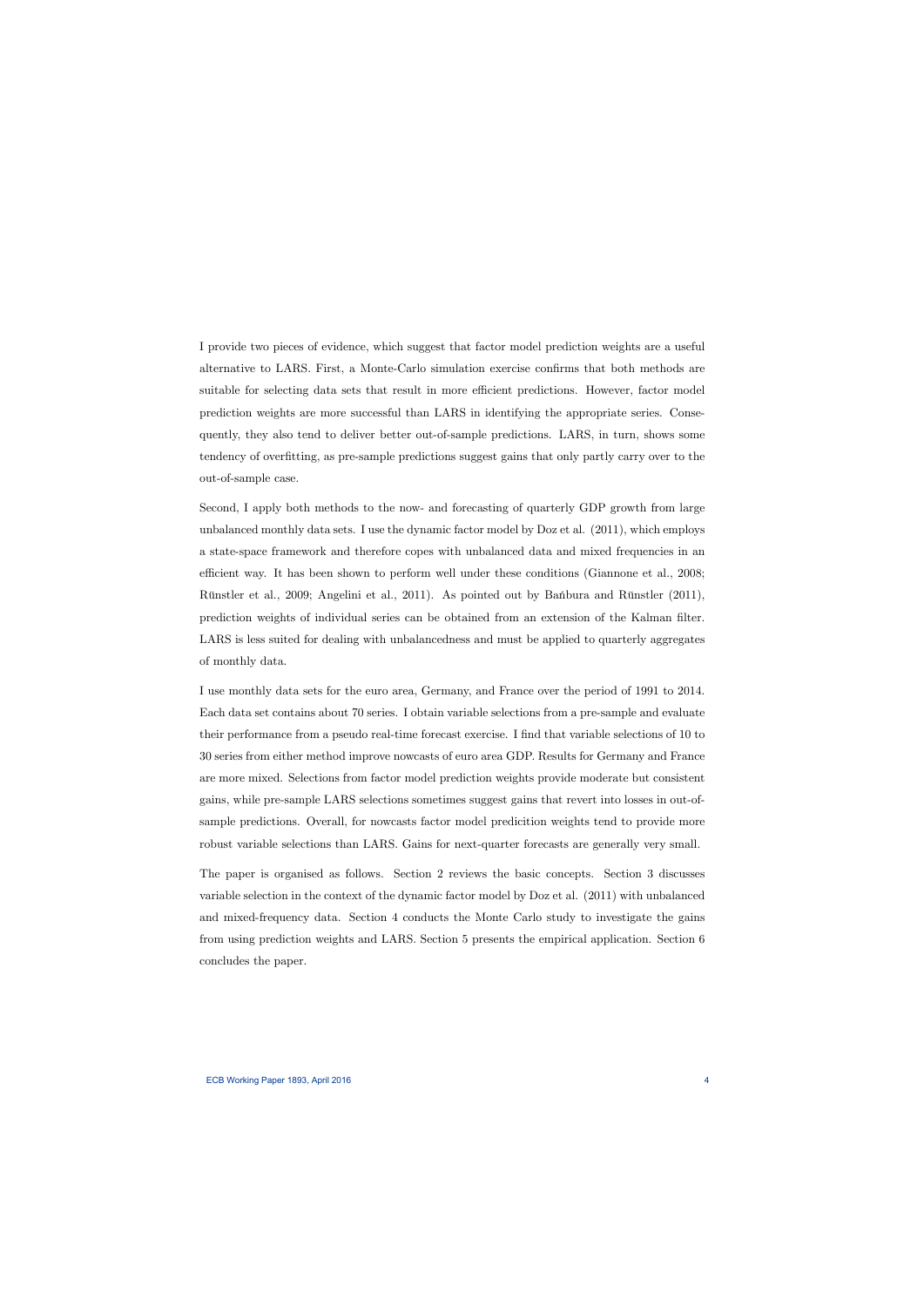## 2 Variable selection in factor models

Consider the dynamic factor model

$$
x_t = \Lambda f_t + \xi_t, \qquad \xi_t \sim \mathbb{N}(0, \Sigma_{\xi}). \tag{1}
$$

The model relates the  $n \times 1$  vector of series  $x_t = (x_{1t},...,x_{nt})'$  to  $r \times 1$  vector of common factors  $f_t = (f_{1t}, \ldots, f_{rt})'$  from matrix  $\Lambda$  of factor loadings and to  $n \times 1$  vector of idiosyncratic components  $\xi_t = (\xi_{1t}, \dots, \xi_{nt})'$  with covariance matrix  $\Sigma_{\xi}$ . It holds  $r \ll n$ . Common factors  $f_t$ and idiosyncratic components  $\xi_t$  are assumed to follow certain stochastic processes, which will be specified below.

The purpose of the model is to estimate (and possibly predict)  $f_t$  from data  $x_t$ ,  $t = 1, \ldots, T$ , and subsequently to predict a scalar target series  $y_t$  from the equation

$$
y_t = \beta' f_t + \varepsilon_t, \qquad \varepsilon_t \sim \mathbb{N}(0, \sigma_\varepsilon^2), \tag{2}
$$

with  $r \times 1$  vector  $\beta = (\beta_1, \ldots, \beta_r)'$ . Residual  $\varepsilon_t$  is assume to be identically independently distributed and to be independent of  $\xi_t$ .

As  $[n; T] \to \infty$ , the factor space of dimension r can be consistently estimated by principal components under various conditions, which include (i) appropriate assumptions on the stationarity and weak time dependence of  $f_t$  and  $\xi_t$ ; (ii) a rank condition on  $\Lambda$  precluding non-trivial factor loadings; (iii) sufficiently weak cross-sectional dependence between  $f_t$  and  $\xi_t$ ; and (iv) sufficiently weak cross-sectional dependence among the elements of vector  $\xi_t$  (Stock and Watson, 2002b; Bai and Ng, 2002).

Specifically, under condition (iv), the non-diagonal elements of  $\Sigma_{\xi}$  should turn sufficiently small as n tends to infinity (e.g. Bai and Ng, 2002). Boivin and Ng  $(2006)$  argue that this is likely to be violated in macro-economic data sets, as some correlation among idiosyncratic components would remain. They further show that, in finite samples, forecast precision would not necessarily increase with the number of series if  $\Sigma_{\xi}$  is non-diagonal. Under certain circumstances, e.g. with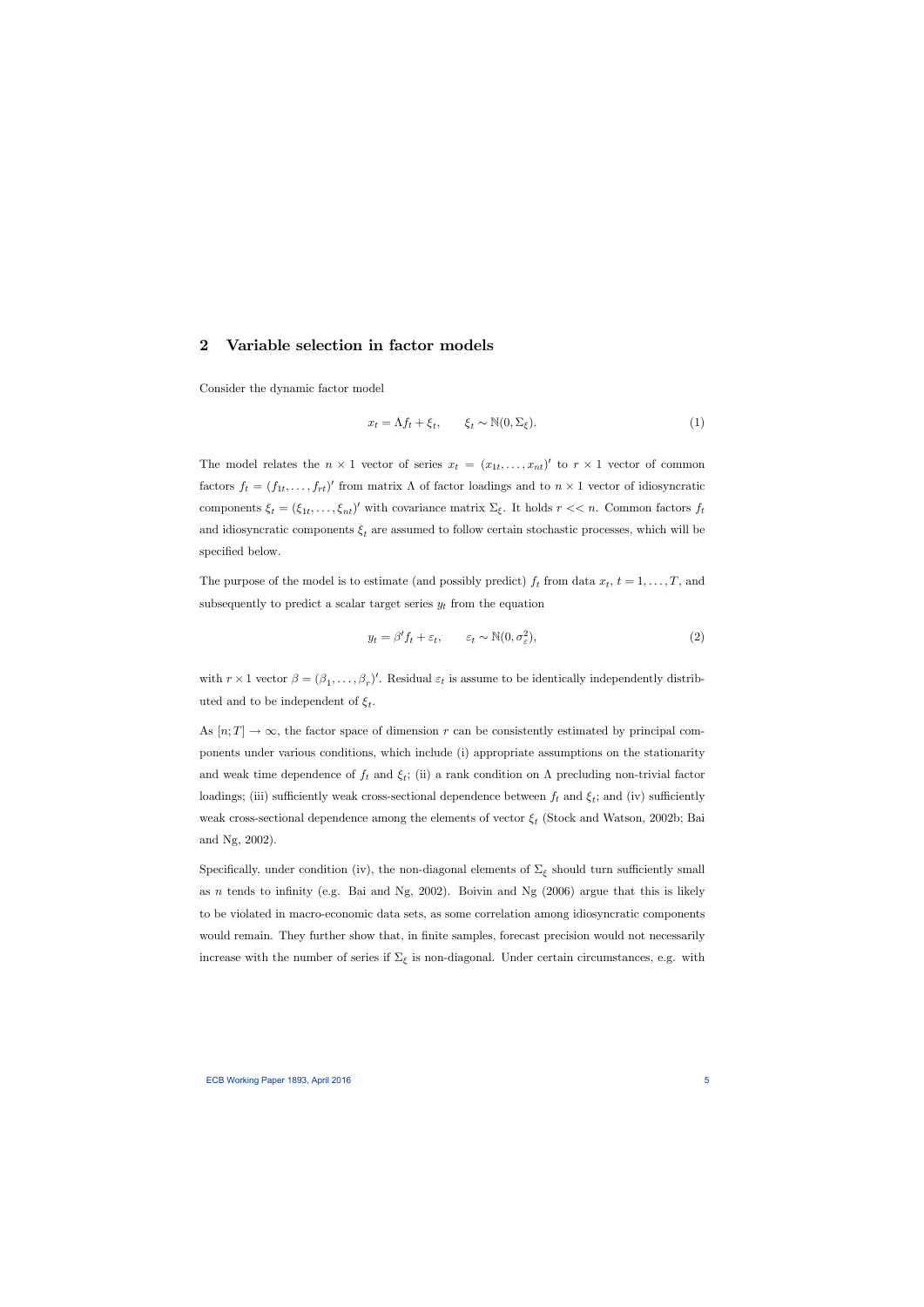heteroscedasticity in idiosyncratic components, or in case that some elements of  $f_t$  are irrelevant for predicting  $y_t$ , predictions may therefore be improved from removing uninformative series.

Boivin and Ng (2006) and Caggiano et al. (2011) present empirical applications, where forecasts are improved by simple removing the series with the highest cross correlations in idiosyncratic components. In search for more sophisticated selection criteria, Bai and Ng (2008) proposed Least Angle Regressions (LARS) and several variants (LASSO and elastic net algorithms) to select series in factor model forecasts for U.S. inflation. They report considerable gains in precision over a range of specifications. Schumacher  $(2010)$  and Bessec  $(2013)$  confirm these findings for German and French GDP, respectively. With the exception of Bessec (2013), these studies inspect in-sample forecasts, i.e. perform variable selection within the forecast evaluation sample. The studies use diffusion indices (Stock and Watson,  $2002a$ ).<sup>1</sup>

LARS is a constrained variant of stepwise forward selection to predict  $y_t$  from equation

$$
y_t = \beta' x_t^{L,s} + \varepsilon_t^{L,s}, \qquad \varepsilon_t^{L,s} \sim \mathbb{N}(0, \sigma_{\varepsilon,s}^2), \tag{3}
$$

where  $x_t^{L,s}$  denotes a certain subset of series  $x_t$  of size s. Starting with empty set  $x_t^{L,0}$  $t^{L,0}$ , at each step s, one series is added to  $x_t^{L,s-1}$  in order to obtain  $x_t^{L,s}$  $t^{L,s}_{t}$ . As with the standard approach, this is the series with the highest marginal predictive gain on top of predictions based on  $x_t^{L,s-1}$ , i.e. the highest correlation with residual  $\varepsilon_t^{L,s-1}$ . To increase the robustness of forward selection, LARS adjusts coefficients  $\beta$  in equation (3) after each step. This is done by increasing the coefficients in their joint least squares direction until another predictor (not yet contained in  $x_t^{L,s}$  $_t^{L,s})$ displays as much correlation with the residual as the series contained in  $x_t^{L,s}$  $t^{L,s}$ . The process stops at  $k = \min(T, n - 1)$ , and results in a set of selections  $\mathcal{L} = \left\{ x_t^{L,s} \right\}$ t  $\lambda^k$  $_{s=1}$ .

The purpose of coefficient shrinkage in LARS is to overcome the dimensionality problem that emerges with a high number of predictors and results in highly inefficient selections. Another way to deal with high dimensionality is using the factor model itself for approximating the marginal

<sup>&</sup>lt;sup>1</sup>Similarly, Barhoumi et al. (2010) and Alvarez et al. (2012) find that forecasts from small data sets that consist only of aggregate indicators outperform those from larger data sets with a high number of sectoral indicators. Taking a different perspective, Alvarez et al. (2012) and Poncela and Ruiz (2015) show that similar issues arise with the precision of factor estimates.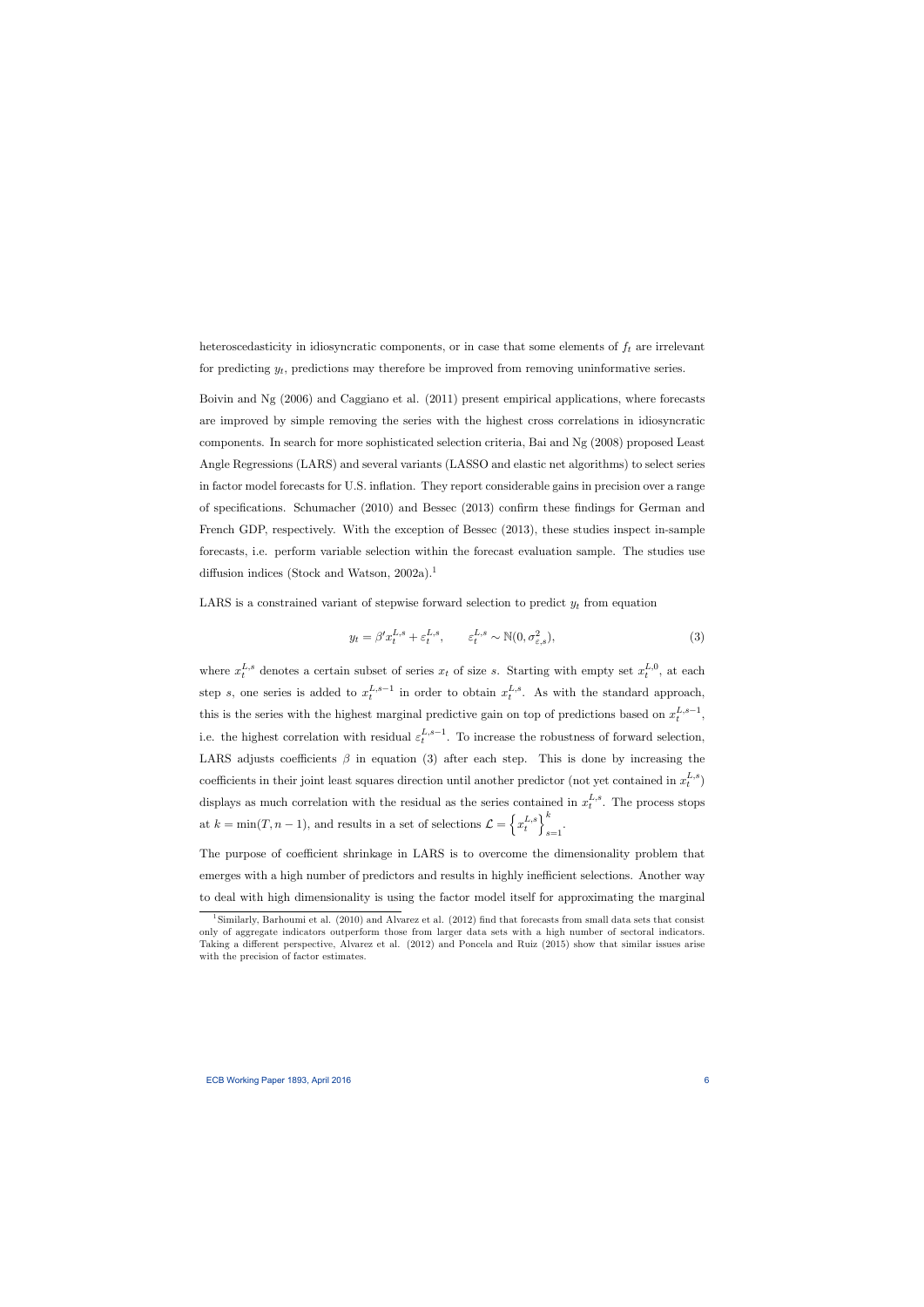predictive gains of the individual series. The latter can be obtained from the weights of the individual series in the factor model predictions.

The principle is easily illustrated for a static factor model, with factors being estimated by principal components. Series  $x_{it}$  are assumed to be standardized to mean zero and variance one. Consider variable selection  $x_t^{w,s}$  $_t^{w,s}$  and let  $(1/T)\sum_{t=1}^T x_t^{w,s}$  $_{t}^{w,s}\left( x_{t}^{w,s}\right)$  $\binom{w,s}{t}^{\prime} = V_s D_s V_s^{\prime}$  be the eigenvalue decomposition of its empirical covariance matrix with eigenvectors  $V_s$ . Given the number of factors r, it holds  $\widehat{f}_t^{(s)} = V'_{s,r} x_t^{w,s}$  $t^{w,s}$ , where  $V_{s,r}$  denotes the matrix containing the first r columns of  $V_s$ .

The prediction of  $y_t$  is then found with

$$
y_{t|t}^{w,s} = \hat{\beta}'_s V'_{s,r} x_t^{w,s} = (\omega_0^s)' x_t^{w,s}, \qquad (4)
$$

where  $\widehat{\beta}$  is estimated from a regression of  $y_t$  on  $\widehat{f}_t^{(s)}$  as from equation (2) and  $\omega_0^s$  is  $s \times 1$  the vector of prediction weights. These weights represent the marginal predictive gains of the elements of  $x_t^{w,s}$  $t^{w,s}$  from projecting of  $y_t$  on  $f_t$ .

For a factor model, stepwise backward elimination seems a natural approach. Starting with the entire set of series  $x_t^{w,n} = x_t$  at each step  $s = n, \ldots, 1$ , the factor model is re-estimated based on series  $x_t^{w,s}$  $t^{w,s}$  and the series with the lowest weight from  $x_t^{w,s}$  $u_t^{w,s}$  is removed to obtain selection  $x_t^{w,s-1}$ . This process results in a set of selections  $\mathcal{W} = \{x_t^{w,s}$  $_{t}^{w,s}\}_{s=1}^{n}$ .

In contrast to most of the earlier literature, I use an out-of-sample forecast design in this paper. I obtain variable selections from a pre-sample and determine the optimal selection size, i.e. Önd those selections in  $\mathcal L$  and  $\mathcal W$  that minimize the root mean squared error (RMSE) of predictions. This comes closer to application in real time and may reveal issues related to overfitting and spurious selections. Given the heuristic nature of variable selection, the two methods would in general result in different selections and the optimal selection sizes may differ. I therefore determine the optimal selection size separately for each method.

One difference between factor model prediction weights and LARS is that the former would select predictors with high commonality, while LARS would avoid strongly correlated predictors. To see this, consider a group of highly correlated predictors within  $x_t$ . From principcal components analysis, all elements of the group would attain similar factor loadings and therefore similar model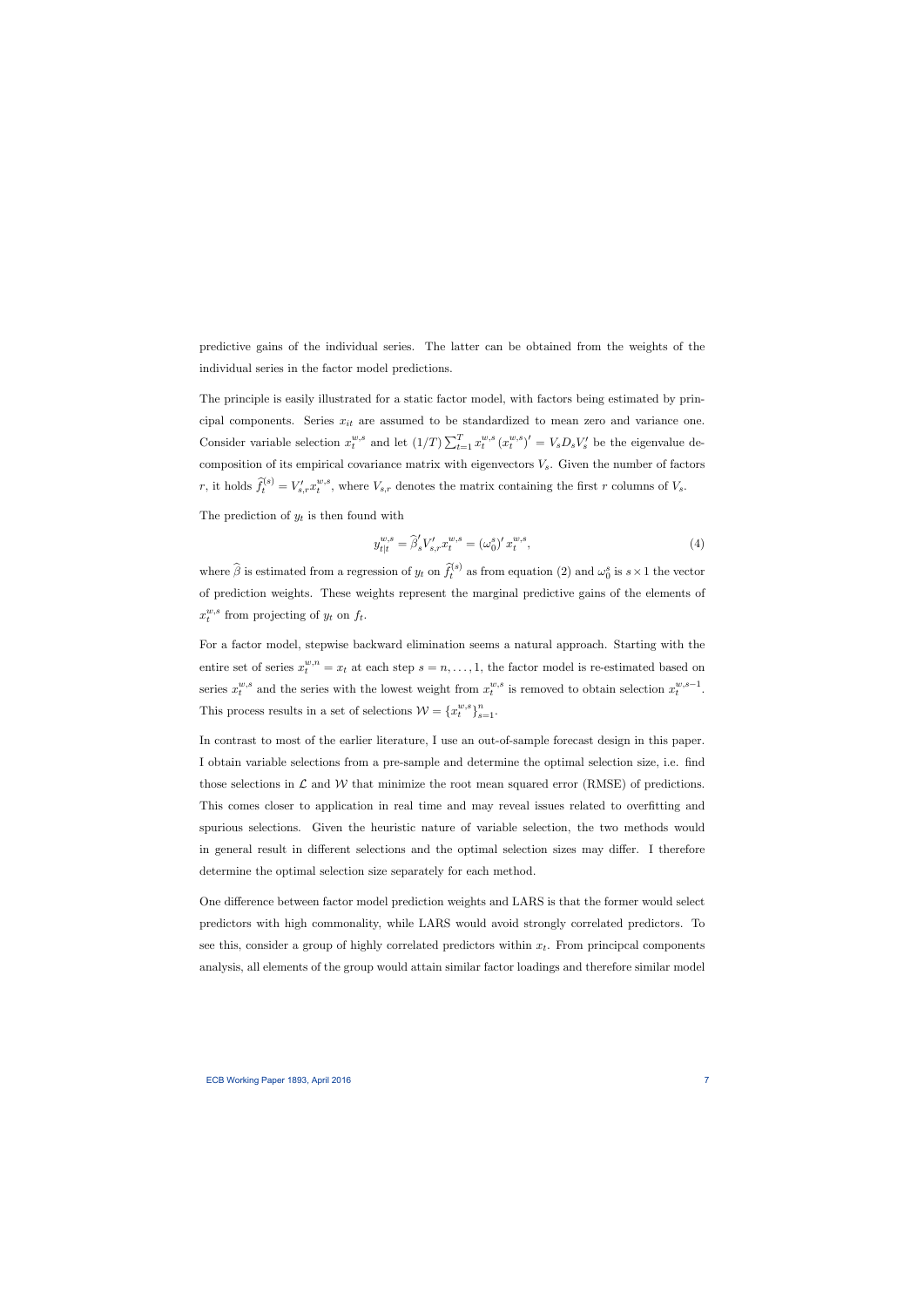prediction weights. With LARS, by contrast, if one element of the group gets included in set  $x_t^{L,s}$  $_t^{L,s},$ the new residual will have a low correlation with the remaining elements of this group (Bai and Ng, 2008). Hence, the latter would no longer be selected. Overall, LARS is therefore likely to result in a more diverse final set of predictors than prediction weights. Arguably, as regards the estimation of factors, the intuition of stepwise regression is not consistent with the selection of optimal variables. It may be therefore more desirable to select variables with high commonality.

# 3 Prediction weights from a dynamic factor model

This section discusses prediction weights in the context of the dynamic factor model by Doz et al. (2011). The model is given by equation (1) together with the law of motion

$$
f_{t+1} = \sum_{l=1}^{p} \Psi_l f_{t-l+1} + B \eta_t, \qquad \eta_t \sim \mathbb{N}(0, I_q). \tag{5}
$$

Common factors  $f_t$  are driven by q-dimensional white noise  $\eta_t$  with  $r \times q$  matrix B, where  $q \leq r$ . The stochastic process for  $f_t$  is assumed to be stationary. Further, the idiosyncratic component  $\xi_t$  is modelled from multivariate white noise with diagonal covariance matrix  $\Sigma_{\xi}$ .<sup>2</sup>

In the empirical application, I will use the factor model to predict quarterly GDP growth from monthly data  $x_t$ . To handle these mixed frequencies, I follow Harvey (1989: 309ff) and introduce monthly GDP growth  $y_t$  as a latent variable (see also e.g. Mariano and Murasawa, 2010; Angelini et al., 2011).  $y_t$  is assumed to be related to factors  $f_t$  by equation

$$
y_t = \mu + \beta' f_t + \varepsilon_t \qquad \qquad \varepsilon_t \sim \mathbb{N}(0, \sigma_\varepsilon^2). \tag{6}
$$

This is supplemented with log-linear aggregation rules to relate  $y_t$  to observed quarterly GDP growth,  $y_t^Q$  $t_t^Q$ . For this purpose, another latent variable  $Q_t$  is defined at monthly frequency such that it corresponds to  $y_t^Q$  $t_i^Q$  in the 3<sup>rd</sup> month of the respective quarter,  $t = 3k$ . Aggregation rules

<sup>&</sup>lt;sup>2</sup>Data  $x_t$  load only on current values of factors. However, the representation of Doz et al. (2011) can be derived from a version of a general DFM with  $q$  dynamic factors where  $x_t$  loads on current and lagged values (see Stock and Watson, 1995).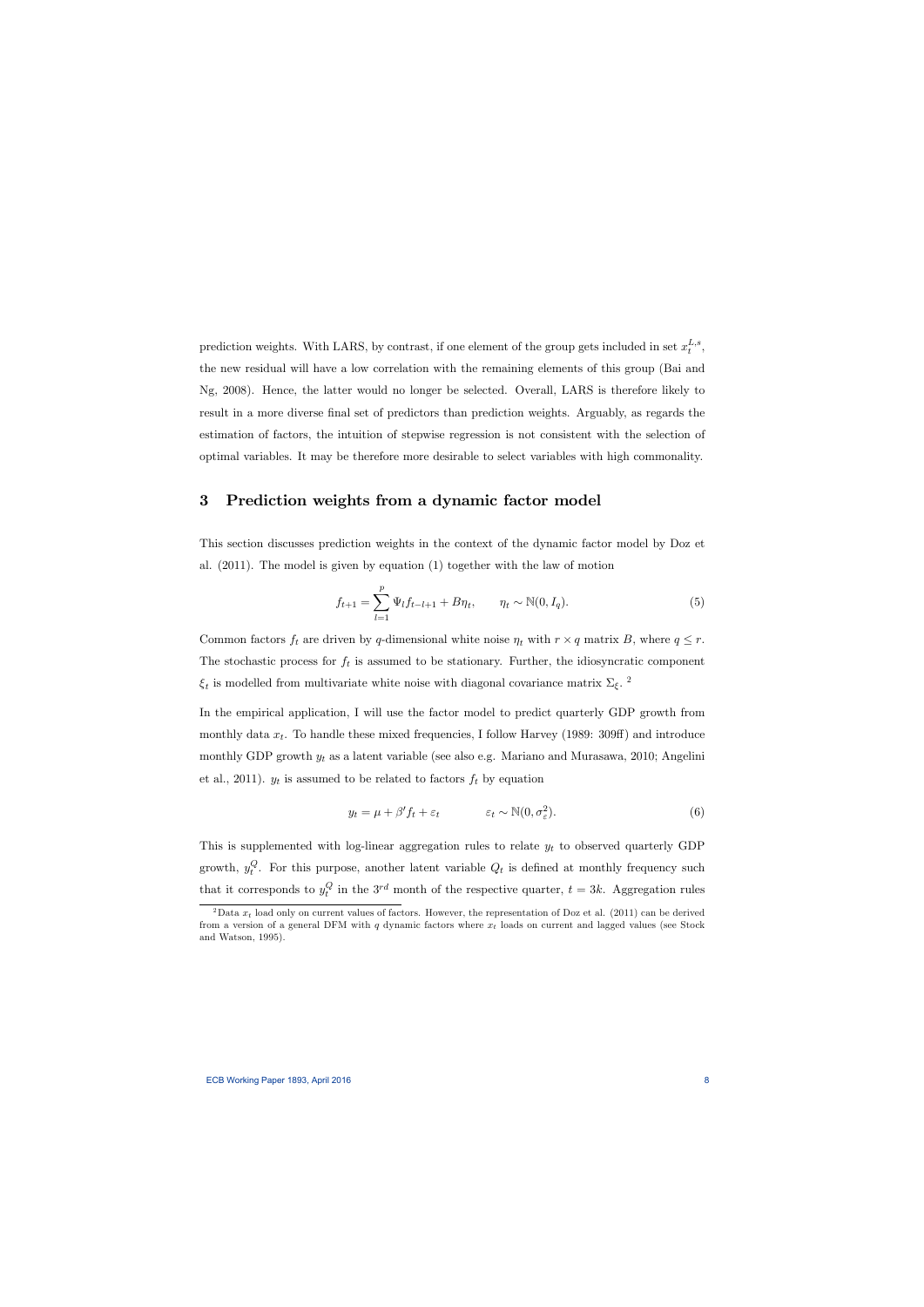can then be expressed as

$$
y_t^{(3)} = y_t + y_{t-1} + y_{t-2}
$$
  
\n
$$
Q_t = \frac{1}{3} (y_t^{(3)} + y_{t-1}^{(3)} + y_{t-2}^{(3)})
$$
  
\n
$$
y_{3k}^Q = Q_{3k}, \qquad k = 1, 2, ..., \lfloor T/3 \rfloor.
$$
\n(7)

where  $y_t^{(3)}$  $t<sup>(3)</sup>$  represents 3-month growth rates of monthly GDP, i.e. growth rates vis-a-vis the same month of the previous quarter. In application,  $y_t^Q$  $\mathcal{C}_t^{\mathcal{G}}$  is treated as missing in months 1 and 2 of the quarter, but added to observation vector  $z_t$  in month 3.

Equations  $(1)$ ,  $(5)$ ,  $(6)$ , and the aggregation rules can be cast in a single state space form with state vector  $\alpha_t = (f_t, \ldots, f_{t-p+1}, y_t, y_{t-1}, y_t^{(3)})$  $t^{(0)}$ ,  $Q_t$ ). The state space form is given in annex 1.

$$
z_t = W_t \alpha_t + u_t \qquad u_t \sim \mathbb{N}(0, \Sigma_u)
$$
  

$$
\alpha_{t+1} = T_t \alpha_t + v_t, \qquad v_t \sim \mathbb{N}(0, \Sigma_v)
$$
 (8)

The Kalman filter and associated smoothing algorithms (see e.g. Durbin and Koopman, 2001) provide minimum mean square linear (MMSE) estimates  $a_{t+h|t} = \mathbb{E} [\alpha_{t+h} | \mathcal{Z}_t]$  of the state vector and their covariance  $P_{t+h|h}$  for information set  $\mathcal{Z}_t$  and any  $h > -t$ .

Estimation of the model parameters is described in Giannone et al. (2008). Briefly, estimates of factor loadings  $\Lambda$  and initial estimates of factors  $f_t$  are obtained from principal components. The latter are used to estimate  $\Psi_l$  in equation (5) from OLS. A further application of principal components to the residual covariance matrix of the VAR then gives matrix  $B$ . Parameters  $\beta$ and  $\sigma_{\varepsilon}^2$  are estimated from a quarterly version of equation (6), again using the initial estimates of factors  $f_t$  with appropriate adjustments (see Angelini et al., 2011).

I will use information criteria to obtain the model specifications. Specifically,  $r, p$ , and q are found at the various stages of the estimation process from criterion  $PCP_2$  in Bai and Ng (2002), the Akaike information criterion  $(AIC)$ , and criterion 2 in Bai and Ng (2007), respectively.<sup>3</sup>

<sup>3</sup> Jungbacker et al. (2011) and Banbura and Modugno (2014) present maximum likelihood methods to estimate the model, possibly with missing data. They report gains in forecast precision to be limited. Given the high number of estimates in my experiments, with recursive estimation in a variable selection loop, I stick to the less time-consuming two-step estimator.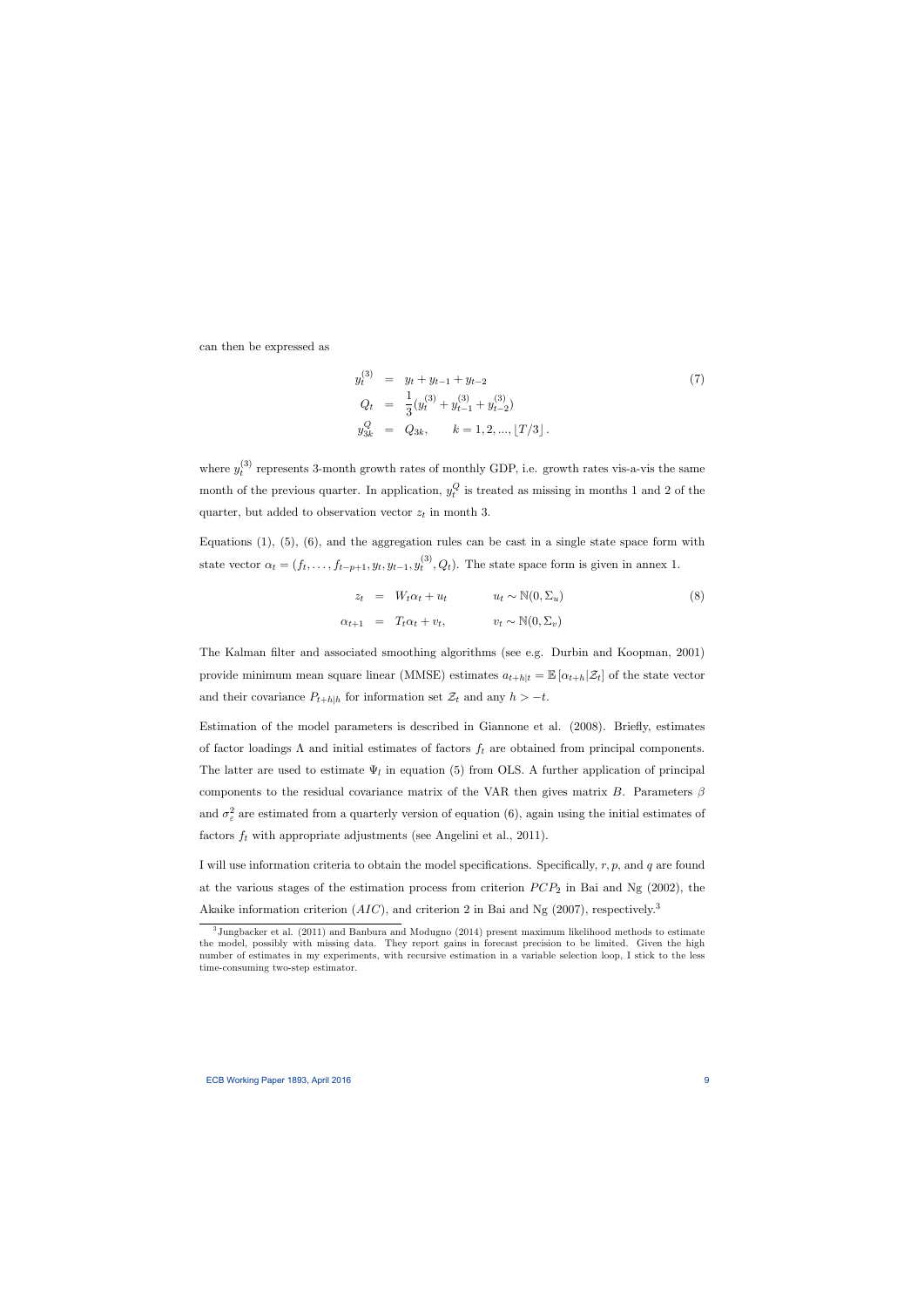As pointed out by Bańbura and Rünstler (2011), prediction weights for  $y_t^Q$  $t_t^{\mathcal{Q}}$  can be obtained from an extension of the Kalman filter and smoother due to Harvey and Koopman (2003). For any infomation set  $\mathcal{Z}_t$ , the extension provides the weights of individual observations in estimates  $a_{t+h|t}$ of the state vector,  $h > -t$ . As  $y_t^Q$  $_t^Q$  is an element of the state vector, this allows predictions  $y_{t+1}^Q$  $t+h|t$ to be expressed as

$$
y_{t+h|t}^{Q} = \sum_{l=0}^{t-1} \omega'_{l,t}(h) z_{t-l} .
$$
\n(9)

with weights  $\omega_{l,t}(h)$ . Clearly, weights depend on both the forecast horizon h and the information set  $\mathcal{Z}_t$ . In recursive forecast evaluation exercises it is therefore important to define information sets such that the Kalman filter and smoothing algorithms approach their steady state and the time index on weights can be dropped. This holds for pseudo real-time data sets  $\mathcal{Z}_t$  as defined below in section 5.

Since the Kalman filtering and smoothing algorithms provide MMSE estimates, weights  $\omega_{i,l}(h)$ are a measure of the marginal predictive gain in  $y_{t_1}^Q$  $\mathcal{L}_{t+h|t}$  that arises from adding observation  $x_{i,t-l}$  to the information set. In the below exercise, I will consider cumulative weights  $\omega(h) = \sum_{l=0}^{k} \omega_l(h)$ as a measure of the predictive content of series  $x_{i,t}$  for  $y_{t}^Q$  $Q_{t+h|t}$ , where k is chosen sufficiently large.<sup>4</sup>

To obtain selections from LARS, the monthly data must be aggregated to quarterly frequency,  $x_t^Q$  $_t^\mathcal{Q}$ . LARS selections for predictions  $y_{t_1}^Q$  $t_{th}|t$  can then be obtained from static regressions of quarterly GDP growth  $y_t^Q$  $t^Q$  on  $x^Q_{t^-}$  $\mathcal{L}_{t-h}$  as from equation (3),  $h = 0, 1, \ldots$ 

## 4 A Monte Carlo simulation

This section conducts a Monte Carlo study to investigate the gains from the two variable selection methods. The simulation design is a variant of simulation 1 in Boivin and Ng (2006). I use the dynamic factor model described in section 3, but I abstract from mixed frequency issues and assume that  $y_t$  is observable.

<sup>&</sup>lt;sup>4</sup>In application, weights  $\omega_l(h)$  decay quickly unless factors  $f_t$  are highly persistent. The choice of k is therefore not critical. Cumulative weights do not measure the predictive gain of a series across all lags precisely. Such measure could be obtained from  $P_{t+h|h}$  to find the loss in forecast precision when eliminating series j from the data (Giannone et al., 2008). However, this becomes computationally very expensive in a stepwise approach as it requires  $O(n^2)$  runs of the Kalman filter and smoother.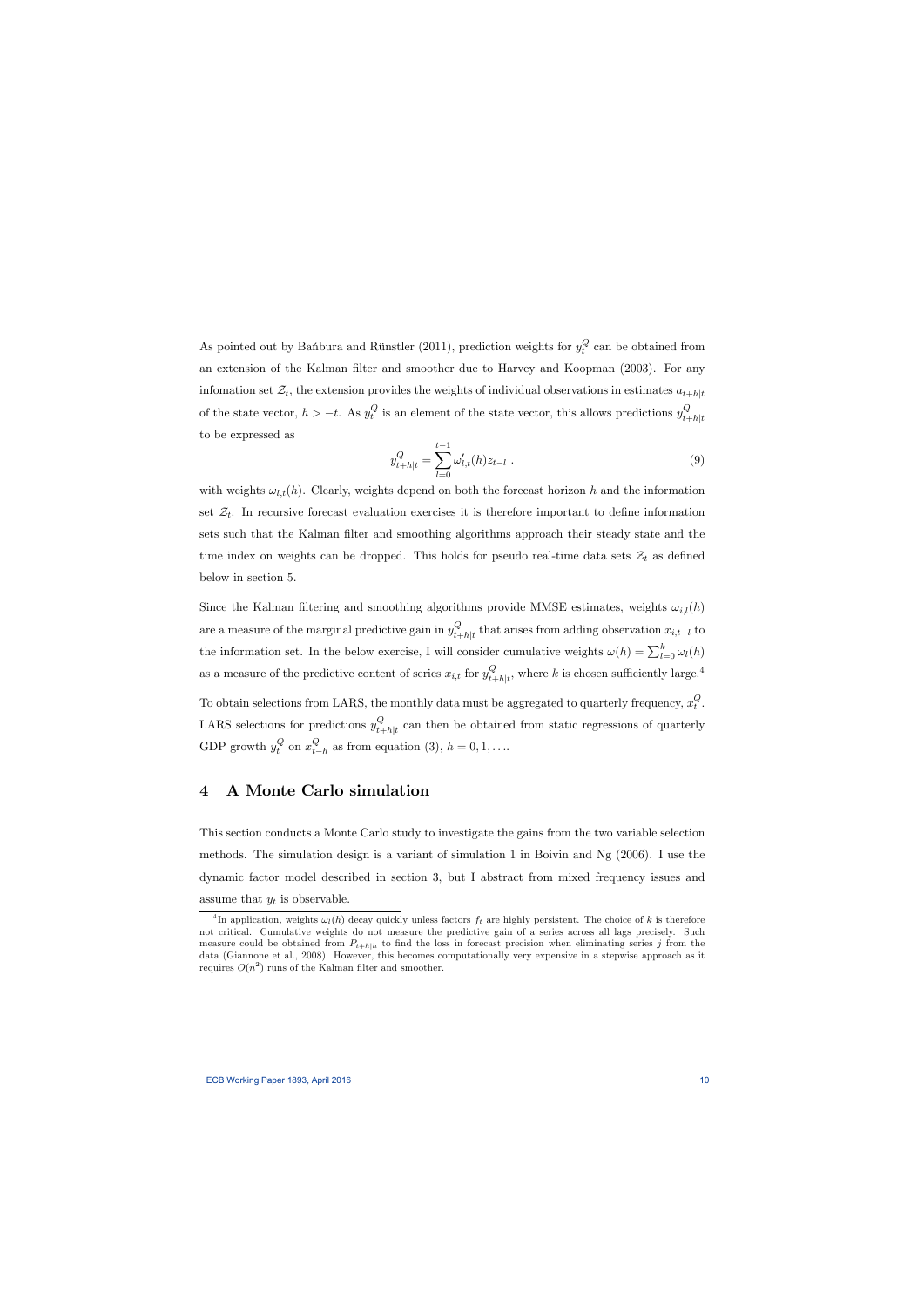The data are generated from the equations

$$
x_t = \lambda f_t + \xi_t, \qquad \xi_t \sim \mathbb{N}(0, \Sigma_{\xi}),
$$
  
\n
$$
f_t = \psi f_{t-1} + \eta_t, \qquad \eta_t \sim \mathbb{N}(0, \sigma_{\eta}^2),
$$
  
\n
$$
y_t = \beta' f_t + \varepsilon_t, \qquad \varepsilon_t \sim \mathbb{N}(0, \sigma_{\varepsilon}^2).
$$

I assume a single latent factor  $f_t$ , which is modelled as a first-order autoregressive process with  $\sigma_{\eta}^2 = 1 - \psi^2$  such that  $\text{var}(f_{i,t}) = 1$ . The  $n \times 1$  vector of series  $x_t = (x_{1t}, \dots, x_{nt})'$  and the scalar target series  $y_t$  are defined as in equations (1) and (2), while idiosyncratic component  $\xi_t$  is assumed to be multivariate white noise with covariance matrix  $\Sigma_{\xi}$ .

Factor loadings  $\lambda = (\lambda_1, \ldots, \lambda_n)'$  are assumed to differ across series. They are drawn from a beta distribution  $\mathbb{B}(a, b)$  over support  $(0, 1)$ . I will consider various values of a and b to inspect the role of dispersion and skewness of factor loadings on the success of variable selection methods. Heterogenous factor loadings translate into heteroscedasticity in idiosyncratic components, as series  $x_{it}$  are standardised to  $\text{var}(x_{i,t}) = 1$ , which implies  $\text{var}(\xi_{i,t}) = 1 - \lambda_i^2$ .

Further, I allow for non-zero cross correlations among idiosyncratic components  $\xi_{it}$ . I simply set  $\text{corr}(\xi_{it}, \xi_{jt}) = \rho$  for all  $i, j = 1, ..., n, i \neq j$ . The elements ij of covariance matrix  $\Sigma_{\xi}$  are therefore given by

$$
\Sigma_{\xi,ij} = \begin{cases}\n1 - \lambda_i^2 & \text{for } i = j \\
\rho \sqrt{\left(1 - \lambda_i^2\right) \left(1 - \lambda_j^2\right)} & \text{otherwise}\n\end{cases}
$$

The parameters of forecasting equation (2) for  $y_t$  are kept fixed with  $\beta = 0.75$  and  $\sigma_{\varepsilon}^2 = 1 - \beta^2$ , which implies  $var(y_t) = 1$ .

As discussed in section 2, once  $\rho > 0$ , forecast performance may be improved from using a limited set of variables. With the above simulation design, because the correlations among idiosyncratic components are assumed to be identical across all series, the information content of series  $x_{i,t}$ for estimating  $f_t$  depends only on its factor loading  $\lambda_i$ . Hence, the best selections would simply consist of the series with highest factor loadings.

The simulations aim at assessing the usefulness of LARS and factor model prediction weights for obtaining predictions  $y_{t+h|t}$ ,  $h \geq 0$ . I use an out-of-sample forecast design. I take 500 draws of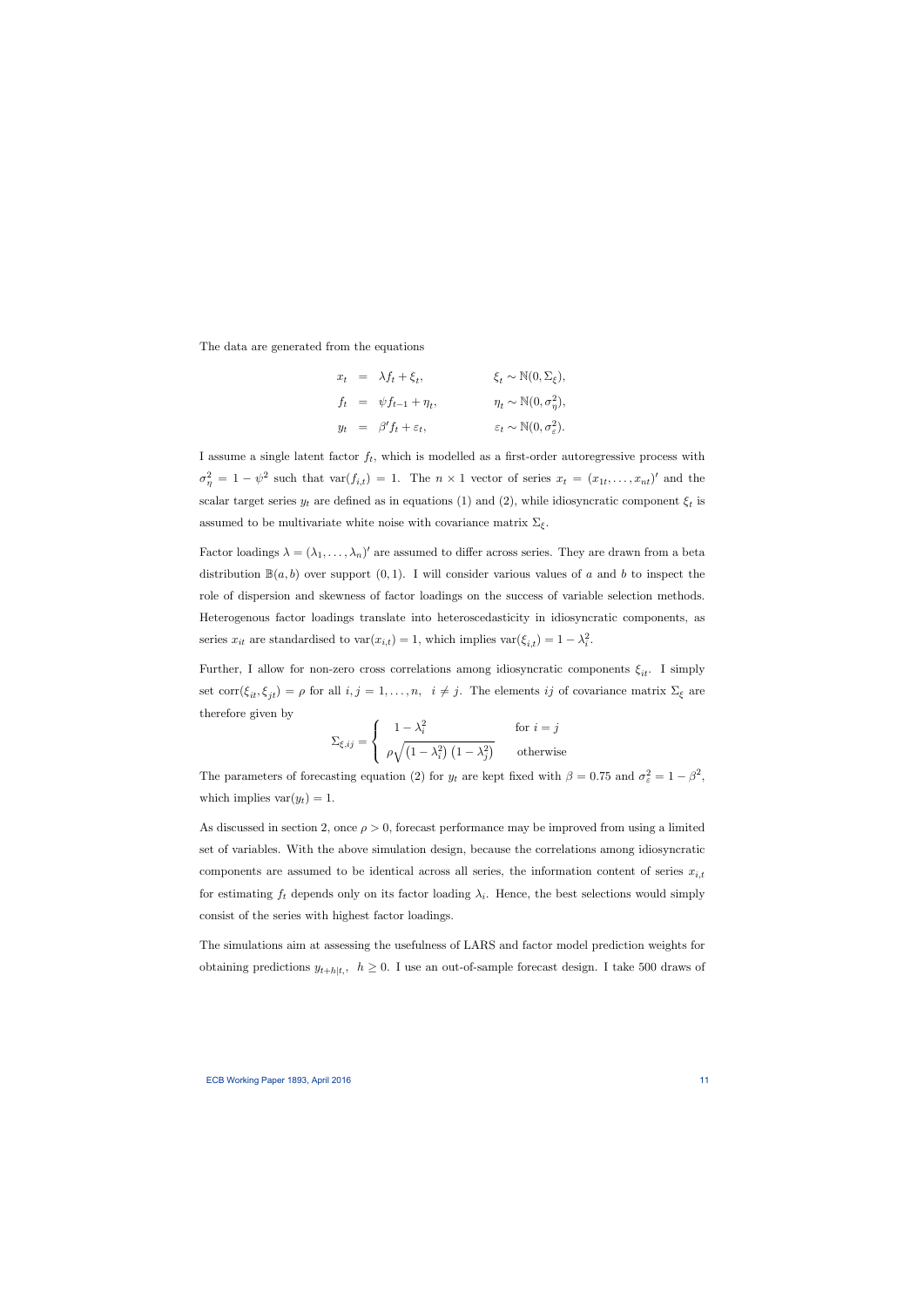of length  $T = 180$ , which amounts to 15 years of monthly data. The number of series is set to  $n = 100$ . For each draw  $\{f_{t,J}, \xi_{t,J}, \varepsilon_{t,J}, \lambda_J\}$  I obtain  $\{x_{t,J}, y_{t,J}\}$  and proceed as follows:

- 1. I split draw J into two subsamples 1 and 2 of length  $T_1 = T_2 = 90$ .
- 2. From the pre-sample (sub-sample 1), I obtain variable selections of sizes  $s = 1, \ldots, n$ . Denote with  $W_J = \left\{ x_{t,J}^{w,s} \right\}_{s=1}^n$  and  $\mathcal{L}_J = \left\{ x_{t,J}^{L,s} \right\}_{s=1}^k$  the sets of selections according to factor model prediction weights and LARS, respectively, as described in section 3. For obtaining prediction weights, I either keep the number of factors fixed at the true value of  $r = 1$  or estimate  $r$  from information criterion  $PCP_2$  in Bai and Ng (2002).

I further determine the optimal number of series for either selection method from a minimum RMSE criterion. I choose the selection  $x_{t,J}^{w,s}$  in  $\mathcal{W}_J$ , which gives the minimum root mean squared error (RMSE) of predictions  $\hat{y}^{w,s}_{t,J}$  in sub-sample 1. I proceed equivalently for  $\mathcal{L}_J$ .<sup>5</sup>

3. For all selections  $x_{t,J}^{w,s}$  and  $x_{t,J}^{L,s}$ , I estimate the parameters of the dynamic factor model from sub-sample 1. I then obtain predictions  $\hat{y}^{w,s}_{t+h|t,J}$  and  $\hat{y}^{L,s}_{t+h|t,J}$  for  $y^J_t$  over both subsamples.

Table 1 shows the findings for the case of a static factor model,  $\psi = 0$ . The table reports the average RMSE of pre-sample and out-of-sample predictions, the number of series chosen by the in-sample RMSE criterion, and the precentage of correct classification. Denote with  $x_{t,J}^{*,s}$  the  $s \times 1$  vector of series with the highest s factor loadings among  $x_{t,j}$ . The percentage of correct classifications is given by the share of elements of  $x_{t,J}^{*,s}$  contained in selections  $x_{t,J}^{w,s}$  and  $x_{t,J}^{L,s}$ , respectively.

The following conclusions emerge from Table 1. First, for  $\rho = 0$ , prediction weights and LARS choose 54 and 20 series, respectively, as opposed to the optimal choice of 100. The smaller selections result in some small losses in out-of-sample predictions, as to be expected.

Second, once  $\rho > 0$ , both selection methods results in improved out-of-sample predictions. For some of the simulations, these gains are of considerable size. While losses against predictions based on the full set of series may occur, they are always minor. The optimal selections are

<sup>5</sup>For LARS I use code by Karl Skoglund (http://www.cad.zju.edu.cn/home/dengcai/Data/code/lars.m).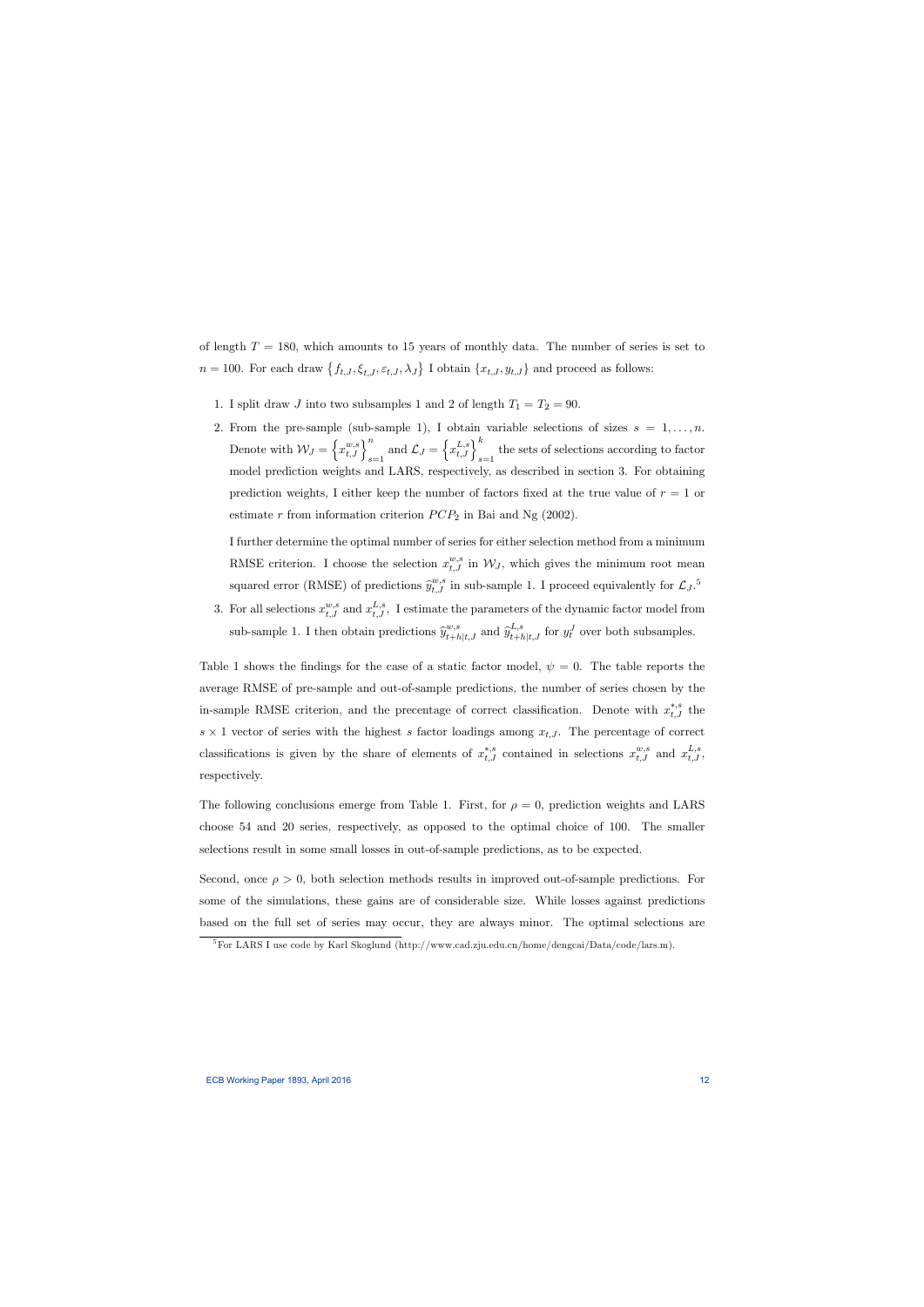generally small: with one exception, the in-sample RMSE criterion chooses less than 20 series. Optimal selections from prediction weights are somewhat larger than those from LARS.

Third, factor model prediction weights consistently outperform LARS. They provide a lower outof-sample RMSE, although often only by a small margin, and the percentage of correctly classified series is considerably higher. Whereas the share of correctly classified series amounts to about 0.7 to 0:8 in prediction weight selections, it is less than 0:5 in LARS selections. The overlap among the selections turns out to be moderate. In general, the share of series that are contained in both selections is in between 0.5 and 0.6, depending on the sizes of the selections.<sup>6</sup>

Perhaps more important, LARS shows some tendency of overfitting. For prediction weights, the gains indicated by in-sample predictions largely carry over to the out-of-sample case. The comparatively large pre-sample gains from LARS selections, however, turn out to be spurious, as gains in out-of-sample predictions are much smaller. This is most apparent for the case of  $\rho = 0$ , where applying either variable selection method results in a slight deterioration of the outof-sample RMSE, as suggested by asymptotic theory. The pre-sample RMSE suggests however considerable gains from LARS selections.

Fourth, as to the role of  $\rho$  and  $(a, b)$ , higher values of  $\rho$  and and skewed distributions of factor loadings with a high share of uninformative series give rise to larger gains from variable selection. Beta distribution  $\mathbb{B}(a, b)$  is symmetric for  $a = b$  with mean 0.5 and its dispersion declines with higher a and b. The case of  $a = 1$ ,  $b = 3$  amounts a to left-skewed distribution with mean 0.25, implying a high share of series with low factor loadings, while the opposite case of  $a = 3$ ,  $b = 1$ gives a right-skewed distribution with mean 0:75. The gains from variable selection raise with high dispersion and with a left-skewed distribution.

Fifth, for  $\rho > 0$  the specific correlation structure of  $\xi_t$  in this exercise implies a single high eigenvalue of  $\Sigma_{\xi}$  and therefore the presence of one principal component in  $\xi_{t}$ . Once the number of factors  $r$  is estimated, this is occasionally picked up as a second factor. It turns out, that selection methods then act as an insurance against misspecification. The right hand lower panel

 ${}^6$ Predictions based on based  $x_{t,J}^{w,s}$  fall only marginally short of predictions based on  $x_{t,J}^{*,s}$ , i.e. under the assumption of perfect knowledge about the ranking of series.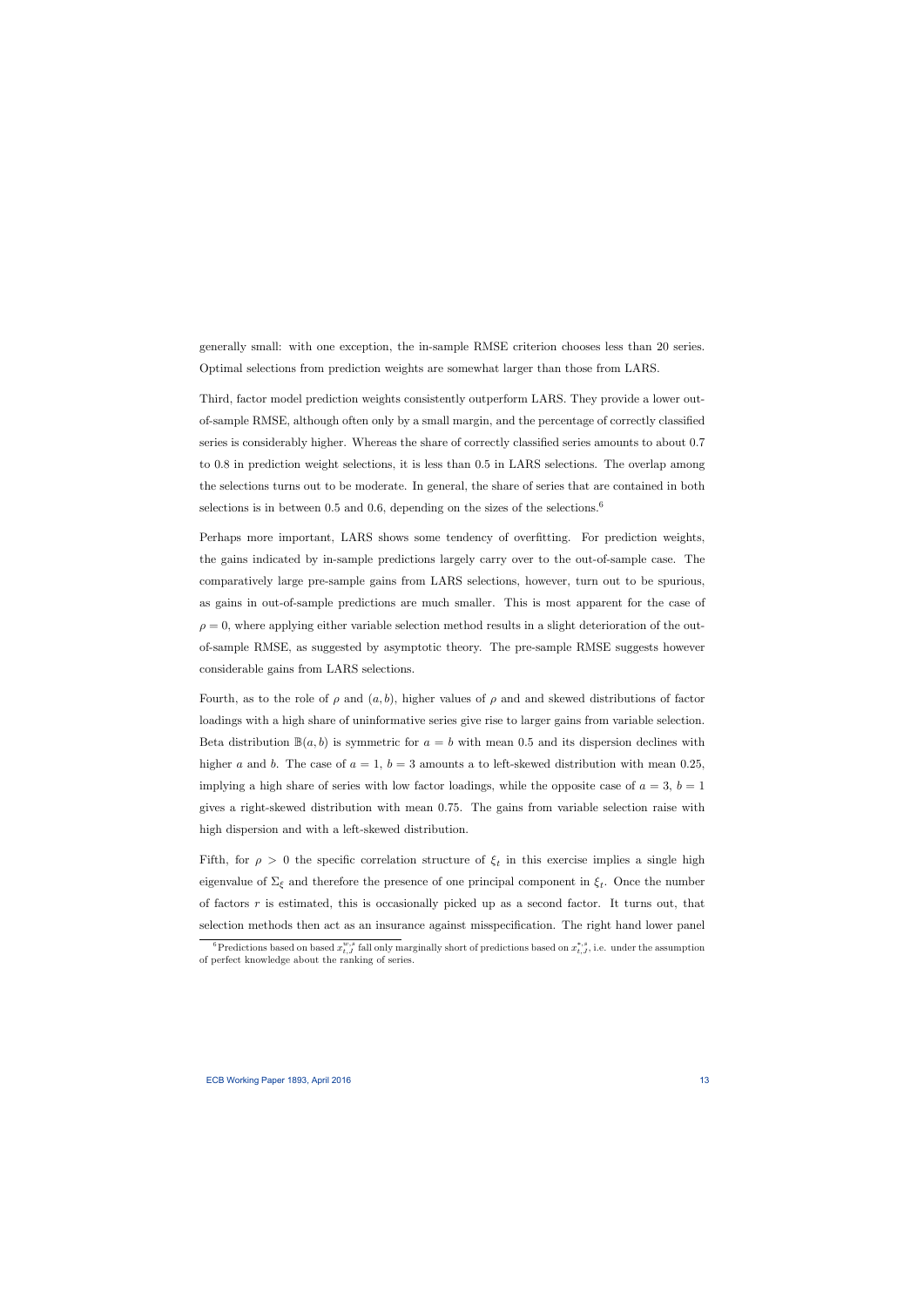## **Table 1: Monte Carlo Simulations**

**Static factor model**

|                           |         |              |              |              | Symmetric distributions ( $r = 1$ ) |              |              | 0.0<br>0.3<br>8<br>8<br>$\mathbf{1}$ |  |  |  |  |  |  |  |
|---------------------------|---------|--------------|--------------|--------------|-------------------------------------|--------------|--------------|--------------------------------------|--|--|--|--|--|--|--|
| Factor persistence $\psi$ |         | 0.0          | 0.0          | 0.0          | 0.0                                 | 0.0          | 0.0          |                                      |  |  |  |  |  |  |  |
| Correlation $(\rho)$      |         | 0.0          | 0.1          | 0.1          | 0.1                                 | 0.3          | 0.3          |                                      |  |  |  |  |  |  |  |
| a                         |         | 4            | 2            | 4            | 8                                   | 2            | 4            |                                      |  |  |  |  |  |  |  |
| b                         |         | 4            | 2            | 4            | 8                                   | 2            | 4            |                                      |  |  |  |  |  |  |  |
| Nr of factors (r)         |         | $\mathbf{1}$ | $\mathbf{1}$ | $\mathbf{1}$ | $\mathbf 1$                         | $\mathbf{1}$ | $\mathbf{1}$ |                                      |  |  |  |  |  |  |  |
| Nr of series selected     | Weights | 53.5         | 16.1         | 19.7         | 26.9                                | 7.6          | 9.9          | 13.1                                 |  |  |  |  |  |  |  |
|                           | LARS    | 21.4         | 11.9         | 12.6         | 14.4                                | 6.6          | 6.7          | 7.3                                  |  |  |  |  |  |  |  |
| Correct classification    | Weights | 0.88         | 0.88         | 0.82         | 0.75                                | 0.86         | 0.79         | 0.69                                 |  |  |  |  |  |  |  |
|                           | LARS    | 0.35         | 0.36         | 0.38         | 0.37                                | 0.45         | 0.45         | 0.41                                 |  |  |  |  |  |  |  |
| RMSE pre-sample           | All     | 0.66         | 0.70         | 0.72         | 0.74                                | 0.78         | 0.80         | 0.82                                 |  |  |  |  |  |  |  |
|                           | Weights | 0.66         | 0.67         | 0.69         | 0.71                                | 0.69         | 0.72         | 0.75                                 |  |  |  |  |  |  |  |
|                           | LARS    | 0.59         | 0.63         | 0.64         | 0.64                                | 0.67         | 0.70         | 0.72                                 |  |  |  |  |  |  |  |
| RMSE out-of-sample        | All     | 0.68         | 0.71         | 0.74         | 0.75                                | 0.79         | 0.82         | 0.83                                 |  |  |  |  |  |  |  |
|                           | Weights | 0.68         | 0.69         | 0.71         | 0.74                                | 0.70         | 0.74         | 0.78                                 |  |  |  |  |  |  |  |
|                           | LARS    | 0.69         | 0.70         | 0.73         | 0.75                                | 0.72         | 0.76         | 0.80                                 |  |  |  |  |  |  |  |

|                           |         |              | Asymmetric distributions ( $r = 1$ ) |              |              | Number of factors estimated |      |      |              |  |
|---------------------------|---------|--------------|--------------------------------------|--------------|--------------|-----------------------------|------|------|--------------|--|
| Factor persistence $\psi$ |         | 0.0          | 0.0                                  | 0.0          | 0.0          | 0.0                         | 0.0  | 0.0  | 0.0          |  |
| Correlation (p)           |         | 0.1          | 0.3                                  | 0.1          | 0.3          | 0.3                         | 0.3  | 0.3  | 0.3          |  |
| a                         |         | 1            | 1                                    | 3            | 3            | 2                           | 4    | 1    | 3            |  |
| $\mathsf b$               |         | 3            | 3                                    | $\mathbf{1}$ | $\mathbf{1}$ | $\overline{2}$              | 4    | 3    | $\mathbf{1}$ |  |
| Nr of factors (r)         | All     | $\mathbf{1}$ | $\mathbf{1}$                         | 1            | $\mathbf{1}$ | 1.99                        | 1.14 | 1.48 | 2.00         |  |
|                           | Weights | $\mathbf{1}$ | $\mathbf{1}$                         | $\mathbf{1}$ | 1            | 1.55                        | 1.01 | 1.07 | 1.74         |  |
|                           | LARS    | $\mathbf{1}$ | $\mathbf{1}$                         | $\mathbf{1}$ | $\mathbf{1}$ | 1.72                        | 1.01 | 1.09 | 1.79         |  |
| Nr of series selected     | Weights | 12.7         | 6.8                                  | 26.3         | 13.9         | 33.5                        | 19.1 | 13.9 | 29.7         |  |
|                           | LARS    | 10.3         | 6.2                                  | 11.9         | 8.0          | 22.7                        | 12.5 | 10.2 | 16.3         |  |
|                           |         |              |                                      |              |              |                             |      |      |              |  |
| Correct classification    | Weights | 0.81         | 0.77                                 | 0.94         | 0.92         | 0.70                        | 0.67 | 0.69 | 0.75         |  |
|                           | LARS    | 0.49         | 0.52                                 | 0.18         | 0.24         | 0.43                        | 0.45 | 0.51 | 0.24         |  |
| RMSE pre-sample           | All     | 0.82         | 0.92                                 | 0.66         | 0.69         | 0.67                        | 0.80 | 0.81 | 0.66         |  |
|                           | Weights | 0.72         | 0.77                                 | 0.65         | 0.66         | 0.67                        | 0.73 | 0.78 | 0.65         |  |
|                           | LARS    | 0.69         | 0.77                                 | 0.62         | 0.64         | 0.64                        | 0.70 | 0.78 | 0.61         |  |
| RMSE out-of-sample        | All     | 0.84         | 0.94                                 | 0.67         | 0.70         | 0.69                        | 0.82 | 0.84 | 0.68         |  |
|                           | Weights | 0.75         | 0.79                                 | 0.67         | 0.67         | 0.70                        | 0.76 | 0.81 | 0.68         |  |
|                           | LARS    | 0.76         | 0.81                                 | 0.68         | 0.69         | 0.73                        | 0.78 | 0.84 | 0.70         |  |
|                           |         |              |                                      |              |              |                             |      |      |              |  |

the number of factors kept fixed at r = 1. The lower left-hand panel shows results for asymmetric distributions with r = 1. The lower right hand panel shows<br>results where the number of factors is estimated from an informat The table shows findings from Monte Carlo simulations for the static factor model (ψ=0). ρ is the correlation among idiosyncratic components, while a and b are the parameters of the beta distribution, from which factor loadings λare drawn (see main text). The table shows four statistics for both LARS and<br>prediction weights: (i) the average number of series in the optimal s classifications, i.e. of series with highest factor loadings; (iii) the RMSE of the optimal selection in the pre‐sample; column 'All' refers to the RMSE from all 100 series; and (iv) the out‐of‐sample RMSE of the optimal selection. The upper panel shows results for symmetric distributions of factor loadings with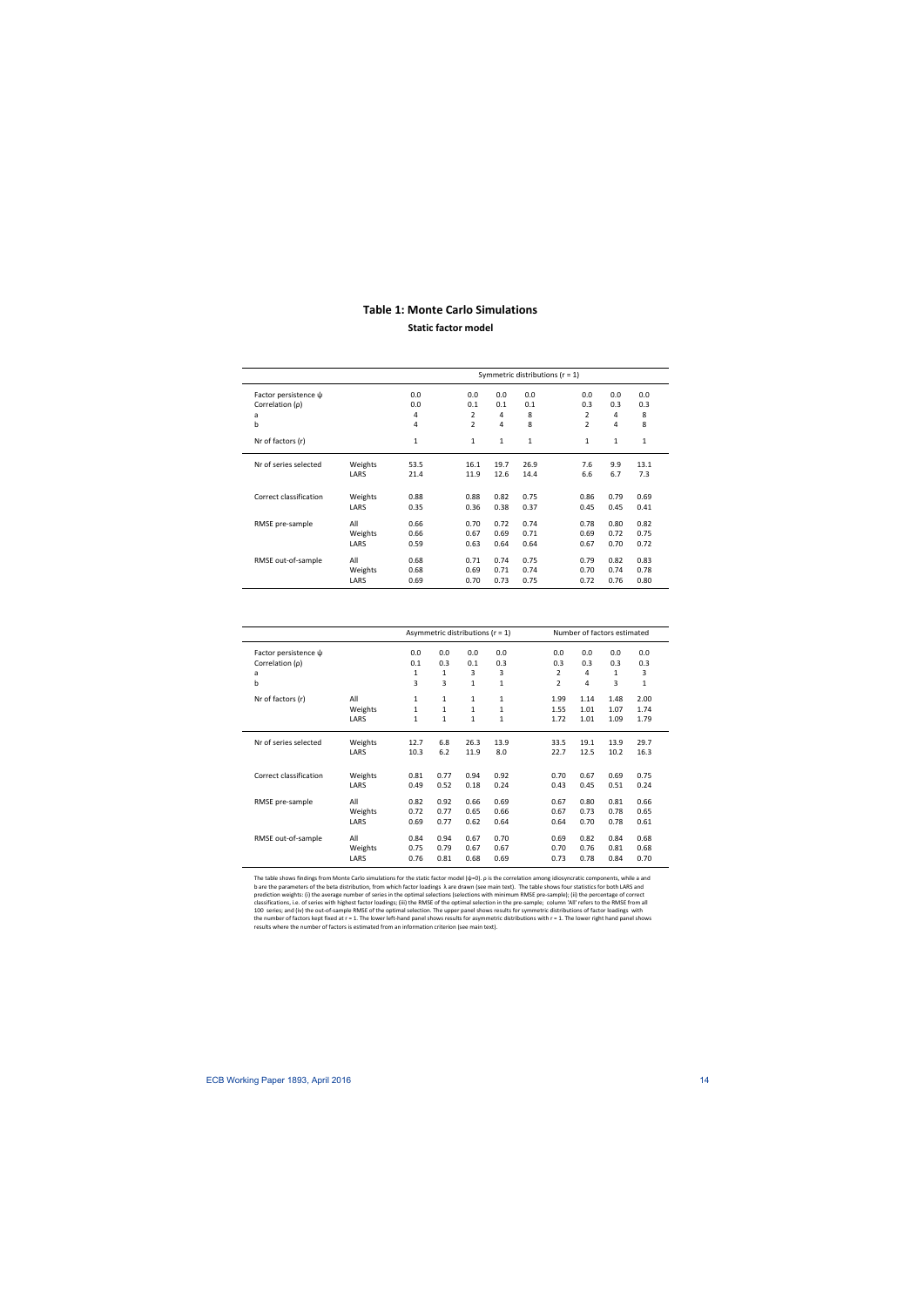# **Table 2: Monte Carlo Simulations**

## **Dynamic factor model**

|                           |         |              | Static predictions ( $h = 0$ ) |              |              |              |              |              |              |
|---------------------------|---------|--------------|--------------------------------|--------------|--------------|--------------|--------------|--------------|--------------|
| Factor persistence $\psi$ |         | 0.5          | 0.5                            | 0.5          | 0.5          | 0.8          | 0.8          | 0.8          | 0.8          |
| Correlation (p)           |         | 0.1          | 0.1                            | 0.3          | 0.3          | 0.1          | 0.1          | 0.3          | 0.3          |
| a                         |         | 4            | 8                              | 4            | 8            | 4            | 8            | 4            | 8            |
| b                         |         | 4            | 8                              | 4            | 8            | 4            | 8            | 4            | 8            |
| Nr of factors (r)         |         | $\mathbf{1}$ | $\mathbf{1}$                   | $\mathbf{1}$ | $\mathbf{1}$ | $\mathbf{1}$ | $\mathbf{1}$ | $\mathbf{1}$ | $\mathbf{1}$ |
| Nr of series selected     | Weights | 20.2         | 25.6                           | 9.4          | 12.4         | 19.2         | 24.5         | 9.5          | 11.8         |
|                           | LARS    | 12.7         | 14.6                           | 6.6          | 7.4          | 12.4         | 13.9         | 6.5          | 7.2          |
| Correct classification    | Weights | 0.82         | 0.74                           | 0.79         | 0.68         | 0.81         | 0.71         | 0.78         | 0.65         |
|                           | LARS    | 0.38         | 0.36                           | 0.45         | 0.40         | 0.37         | 0.35         | 0.44         | 0.40         |
| RMSE pre-sample           | All     | 0.72         | 0.74                           | 0.81         | 0.82         | 0.72         | 0.74         | 0.80         | 0.82         |
|                           | Weights | 0.69         | 0.71                           | 0.72         | 0.76         | 0.69         | 0.71         | 0.72         | 0.76         |
|                           | LARS    | 0.64         | 0.64                           | 0.70         | 0.72         | 0.64         | 0.64         | 0.70         | 0.72         |
| RMSE out-of-sample        | All     | 0.74         | 0.75                           | 0.82         | 0.83         | 0.74         | 0.75         | 0.82         | 0.83         |
|                           | Weights | 0.71         | 0.74                           | 0.74         | 0.78         | 0.71         | 0.74         | 0.74         | 0.78         |
|                           | LARS    | 0.73         | 0.75                           | 0.76         | 0.79         | 0.72         | 0.75         | 0.76         | 0.79         |

|                                                        |                        | One-step ahead predictions (h=1) |                      |                      |                      |                      |                      |                      |                      |  |
|--------------------------------------------------------|------------------------|----------------------------------|----------------------|----------------------|----------------------|----------------------|----------------------|----------------------|----------------------|--|
| Factor persistence $\psi$<br>Correlation (p)<br>a<br>b |                        | 0.5<br>0.1<br>4<br>4             | 0.5<br>0.1<br>8<br>8 | 0.5<br>0.3<br>4<br>4 | 0.5<br>0.3<br>8<br>8 | 0.8<br>0.1<br>4<br>4 | 0.8<br>0.1<br>8<br>8 | 0.8<br>0.3<br>4<br>4 | 0.8<br>0.3<br>8<br>8 |  |
| Nr of factors (r)                                      |                        | $\mathbf{1}$                     | 1                    | $\mathbf{1}$         | $\mathbf{1}$         | $\mathbf{1}$         | $\mathbf{1}$         | $\mathbf{1}$         | $\mathbf{1}$         |  |
| Nr of series selected                                  | Weights<br>LARS        | 26.8<br>25.1                     | 30.2<br>27.5         | 13.8<br>11.2         | 15.2<br>10.7         | 19.3<br>17.4         | 27.0<br>20.4         | 9.6<br>6.7           | 12.8<br>7.7          |  |
| Correct classification                                 | Weights<br>LARS        | 0.83<br>0.47                     | 0.75<br>0.44         | 0.79<br>0.47         | 0.69<br>0.42         | 0.82<br>0.43         | 0.74<br>0.41         | 0.78<br>0.46         | 0.67<br>0.40         |  |
| RMSE pre-sample                                        | All<br>Weights<br>LARS | 0.93<br>0.92<br>0.92             | 0.94<br>0.93<br>0.93 | 0.96<br>0.93<br>0.94 | 0.96<br>0.94<br>0.94 | 0.82<br>0.79<br>0.79 | 0.83<br>0.80<br>0.80 | 0.89<br>0.81<br>0.82 | 0.89<br>0.85<br>0.84 |  |
| RMSE out-of-sample                                     | All<br>Weights<br>LARS | 0.95<br>0.94<br>0.95             | 0.95<br>0.95<br>0.95 | 0.97<br>0.95<br>0.96 | 0.98<br>0.96<br>0.96 | 0.84<br>0.81<br>0.82 | 0.85<br>0.83<br>0.84 | 0.91<br>0.84<br>0.85 | 0.91<br>0.87<br>0.88 |  |

See Table 1 for a description of the contents.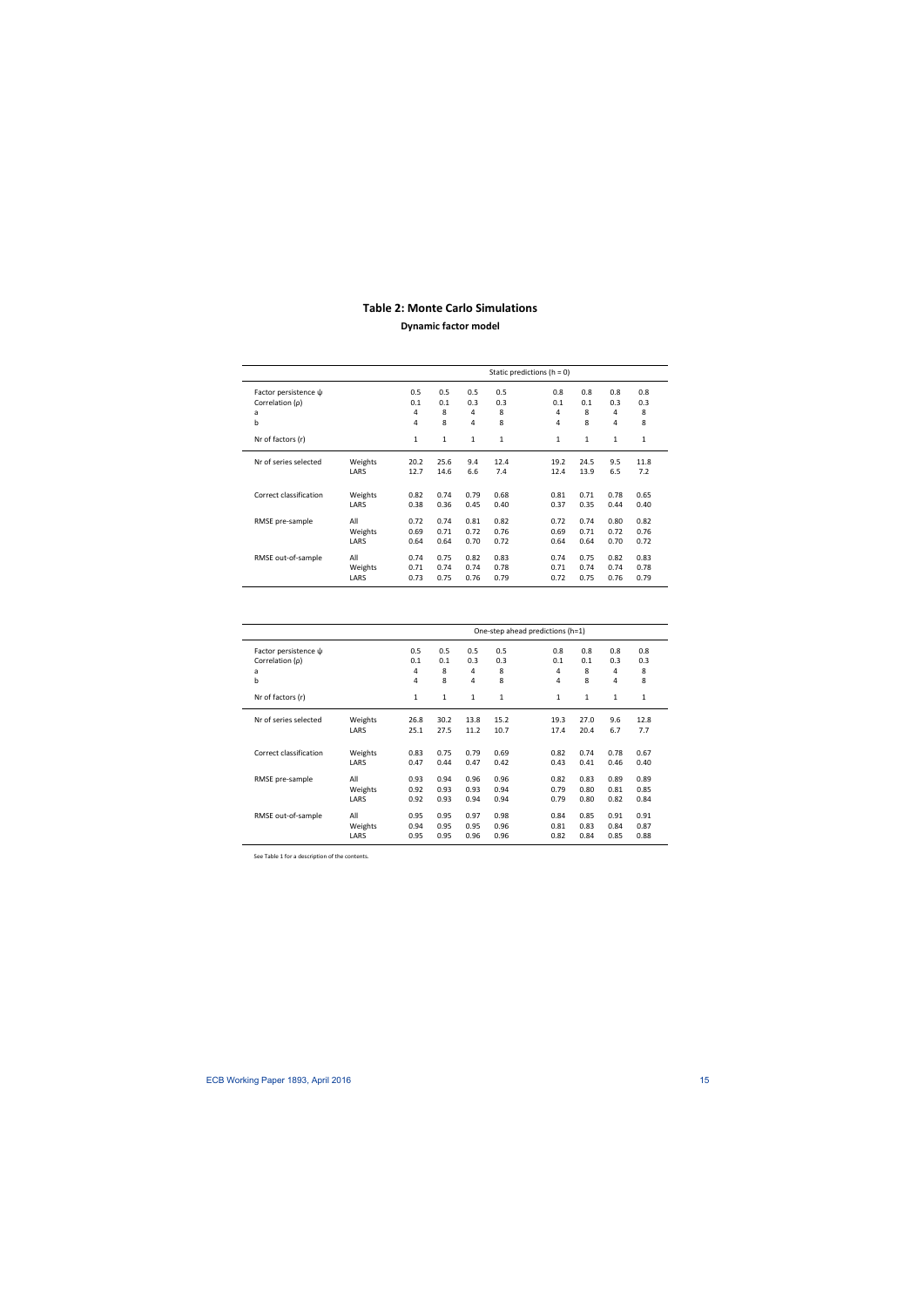of Table 1 shows simulation results, where the number of factors  $r$  is estimated from information criterion PCP<sub>2</sub> (Bai and Ng, 2002). For  $\rho = 0.1$ , the criterion chooses  $r = 1$  in all cases and gains from variable selection prevail. For  $\rho = 0.3$ , this still holds for some of the values of  $(a, b)$ considered in the simulations. There arise yet two cases where  $r$  is estimated predominantly with 2. Predictions from  $r = 2$  and the full data set then perform as well as the optimal predictions from  $r = 1$ , while selection methods do not deliver further gains. In this case, hence, variable selection acts to avoid the losses that would arise from choosing  $r = 1$ , i.e. lower as suggested by the in-sample information criterion. Note that this pattern occurs for precisely those simulations, where selection methods had delivered the largest gains under  $r = 1$ .

Finally, Table 2 shows that the above conclusions for the case of  $\psi = 0$  straightforwardly carry over to  $\psi > 0$ . Results are reported for both static predictions  $y_{t|t}$  and one-step ahead forecasts  $y_{t+1|t}$ . For static predictions, the above findings remain almost unchanged for both  $\psi = 0.5$  and  $\psi = 0.8$ . For one-step ahead predictions, the gains from variable selection remain in case of highly persistent factor dynamics ( $\psi = 0.8$ ). However, for  $\psi = 0.5$ , gains decline considerably, as the predictions become generally less informative.

# 5 Forecasting GDP growth from monthly data

This section presents a pseudo real-time exercise to obtain now- and forecasts of quarterly GDP growth in the euro area, Germany, and France from large unbalanced monthly data sets. I obtain variable selections based on factor model prediction weights and LARS from a pre-sample and evaluate their performance from a pseudo real-time forecast exercise in the second part of the sample.

The dynamic factor model by Doz et al. (2011) has been applied to predict quarterly GDP growth from unbalanced monthly data for a number of countries, including the U.S. (Giannone et al., 2008), the euro area (Angelini et al., 2011), and several euro area member states, such as Germany and France (Rünstler et al., 2009; Marcellino and Schumacher, 2010; Schumacher, 2010; Bessec, 2013). Rünstler et al. (2009) and Marcellino and Schumacher (2010) find the model to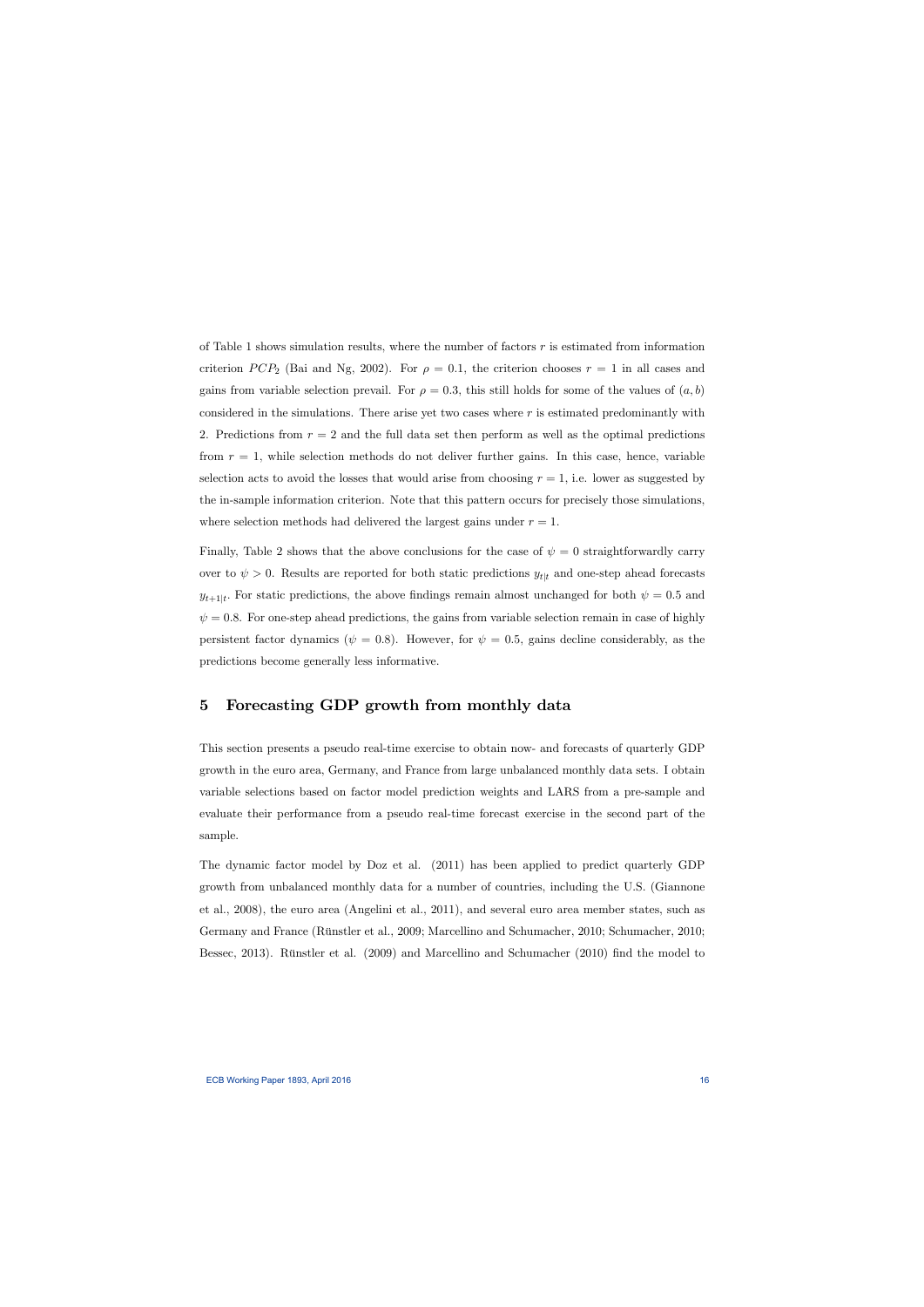perform about as well as other versions of dynamic factor models, while Rünstler et al. (2009) and Angelini et al. (2011) report that it is superior to pooled forecasts from single equations.

I use monthly data sets for the euro area, Germany, and France of each about 70 series. All data start in January 1991. They were downloaded on 26, Sep 2014. The choice of series is based on Angelini et al. (2011) and includes data on economic activity (such as industrial production, trade, employment), the European Commission business and consumer surveys, financial markets, and the international environment. The series are transformed to monthly rates of change and standardised to mean zero and variance one. Further, they are cleaned from outliers. The series are listed in annex A together with their publication lags and the data transformations used.<sup>7</sup>

## 5.1 Forecast design

The forecast design follows Angelini et al. (2011) and aims at replicating the real-time application of the factor model as closely as possible.

First, I account for the timing of data releases. Real-time data sets typically contain missing observations at the end of the sample due to publication lags. Survey and financial market data, for instance, are available right at the end of the respective month, while data on economic activity are usually published with a delay of 6 to 8 weeks. Giannone et al.  $(2008)$  and Banbura and Rünstler (2011) report that differences in the timing of data releases among individual series have large effects on their marginal predictive gains.

I therefore follow those studies in applying so-called *pseudo-real time* data sets  $\mathcal{Z}_t$ , which employ the final data release, but replicate the publication lags from the end of the sample in the earlier periods. Let  $z_t' = (x_t', y_t^Q)$  $t_t^{\mathcal{Q}}$  and denote with  $\mathcal{Z}_t$  the information set in period t. Consider the original data set  $\mathcal{Z}_T$  as downloaded in period T. Data set  $\mathcal{Z}_t$ , on which the forecast in period t is based, is obtained by eliminating observation  $x_{i,t-l}$ ,  $l \geq 0$ , if and only if observation  $x_{i,T-l}$ is missing in  $\mathcal{Z}_T$ ,  $i = 1, \ldots, n$ . Quarterly GDP growth is treated in an equivalent way. Kalman

 $7$ Outliers are defined as observations that deviate by more than twice the interquintile distance from the median. The interquintile distance is defined as the difference between the 80% and 20% quantiles of the empirical distribution. For principal components, outliers are replaced with the median, for Kalman filtering they are set as missing.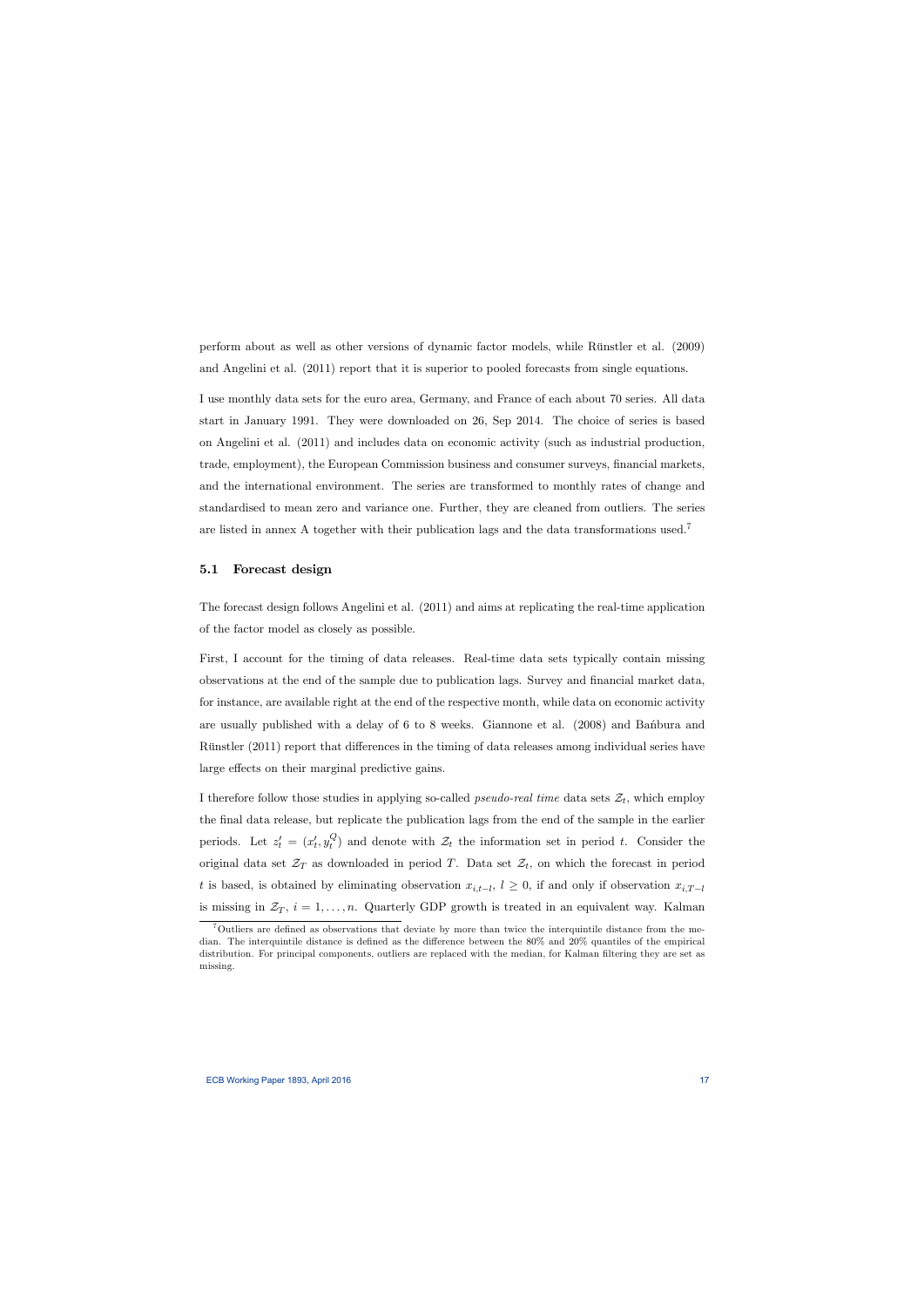filtering and smoothing handles unbalanced data sets in an efficient way. The rows in equation (8) corresponding to missing observations in  $z_t$  are simply skipped when applying the respective recursions (Durbin and Koopman, 2001:92f).

Second, I inspect six predictions for GDP growth in a certain quarter, which are obtained in consecutive months. I start in the  $1^{st}$  month of the previous quarter and stop in the  $3^{rd}$  month of the current quarter, 6 weeks before the áash estimate of GDP is released. To predict GDP growth in the  $2^{nd}$  quarter, for instance, the 1<sup>st</sup> prediction is run in January and the final  $(6^{th})$ one in July. Note that predictions 4 to 6 amount to nowcasting the current quarter.

Third, I inspect out-of sample predictions. I obtain the variable selections and corresponding factor model specifications from a pre-sample and run a forecast exercise with recursive parameter estimation on the remainder. I proceed as follows:

1. I obtain selections  $\{x_t^{w,s}\}$  $\{x_t^{w,s}\}_{s=1}^n$  and  $\left\{x_t^{L,s}\right\}$ t  $\mathcal{N}^k$ from the pre-sample ranging until 2000 Q4 using stepwise elimination as described in section 2.1. I use different selections for nowand next-quarter forecasts. Prediction weight selections are based on mid-quarter weights, i.e. weights from prediction 5 for nowcasts (predictions  $4-6$ ) and 2 for the next-quarter forecasts (predictions  $1 - 3$ ), respectively.

While factor model prediction weights account for publication lags, a standard application of LARS would ignore them. Bessec (2013) argues that LARS selections can be improved by accounting for publication lags. She proposes to start with unbalanced data and to forecast the missing observations from univariate methods. I follow a proposal by Altissimo et al. (2010) instead and shift the monthly series prior to aggregation.

That is, with series  $x_{i,t}$  being subject to a publication lag of l months, I define  $x_{i,t}^{\#} = x_{i,t-l}$ . I run LARS with quarterly GDP growth being regressed on quarterly aggregates  $x_{i,t}^{\#Q}$  at either lag 0 for nowcasts or 1 next-quarter predictions.

For all selections, model specifications are obtained from the information criteria set out in section 3. The model is re-specified at each selection step under the restriction that the dimensionality of the model shrinks with the number of series. That is, e.g., for prediction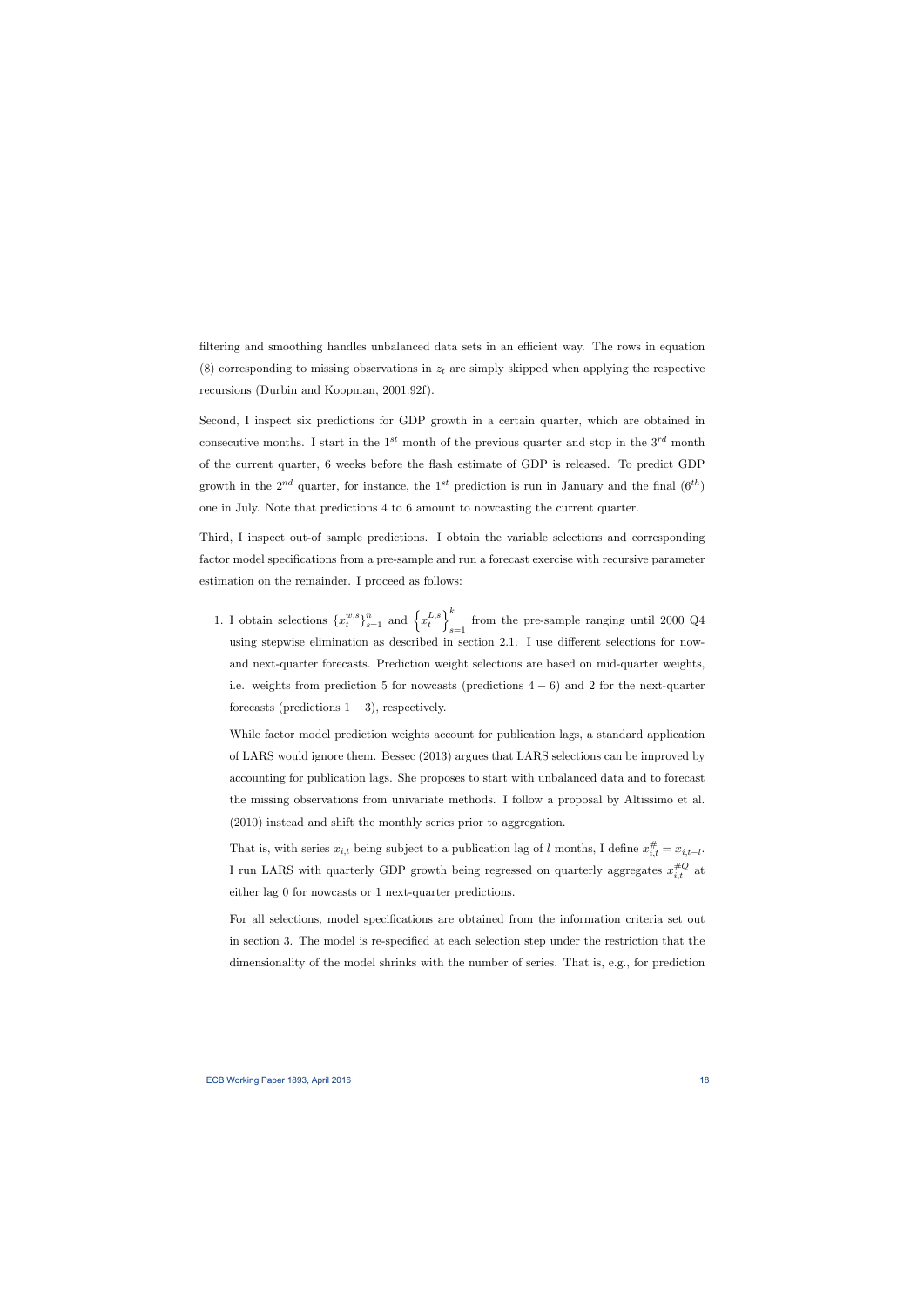weights I obtain specifications  $(r^{w,s}, p^{w,s}, q^{w,s})$  related to selection  $x_t^{w,s}$  under the restrictions  $r^{w,s} \leq r^{w,s+1}, p^{w,s} \leq p^{w,s+1}, \text{ and } q^{w,s} \leq q^{w,s+1} \text{ for } s < n.$ 

2. I obtain now- and next-quarter forecasts of GDP growth for the period starting with 2001 Q1 based on the variable selections as from step 1. These forecasts employ pseudo real-time data sets  $\mathcal{Z}_t$  and recursive parameter estimates.

The financial crisis requires some special consideration in the choice of the evaluation sample. It not only implies extremely large forecast errors in 2008 and 2009, but may also constitute a structural break in economic activity in the euro area. The evaluation of variable selection methods may therefore be more safely based on the pre-crisis period. On the other hand, the performance of the models after the crisis is certainly of interest.

I therefore evaluate the forecasts separately for two samples, a pre-crisis sample from 2001 Q1 to 2007 Q4 and a post-crisis sample ranging from 2010 Q1 to 2014 Q2.

## 5.2 Results

The factor model specifications chosen by the information criteria are similar across data sets. For the euro area and German full data, the number of factors is estimated with  $r = 3$ , while p and  $q$  are estimated with 2. For the various selections, estimates of  $r$  remain at 3, while estimates of p and q shrink as the number of series declines. For France, r and q shrink from 3 to 1, while p stays at 3. For all countries, the average cross correlation among idiosyncratic components is slightly below 0:2. Idiosyncratic components are subject to considerable heteroscedasticity.

Table 3 shows the RMSE of predictions for the sequence of 6 predictions described above. The numbers are averaged over predictions  $1 - 3$  (next-quarter) and  $4 - 6$  (nowcasts). The RMSE is shown relative to the naive forecast, which is the sample mean of GDP growth. $8$  Note that variable selection with LARS stops at  $s = 30$ , as it is limited by the number of observations.

Starting with predictions from the full data set, for the pre-sample and the pre-crisis evaluation sample, the factor model predictions in general improve upon the naive forecast and a first-order

 $8$ The calculation of naive and AR(1) forecasts takes account of the timing of the publication dates of the GDP flash estimates. Forecasts are based on recursive estimates.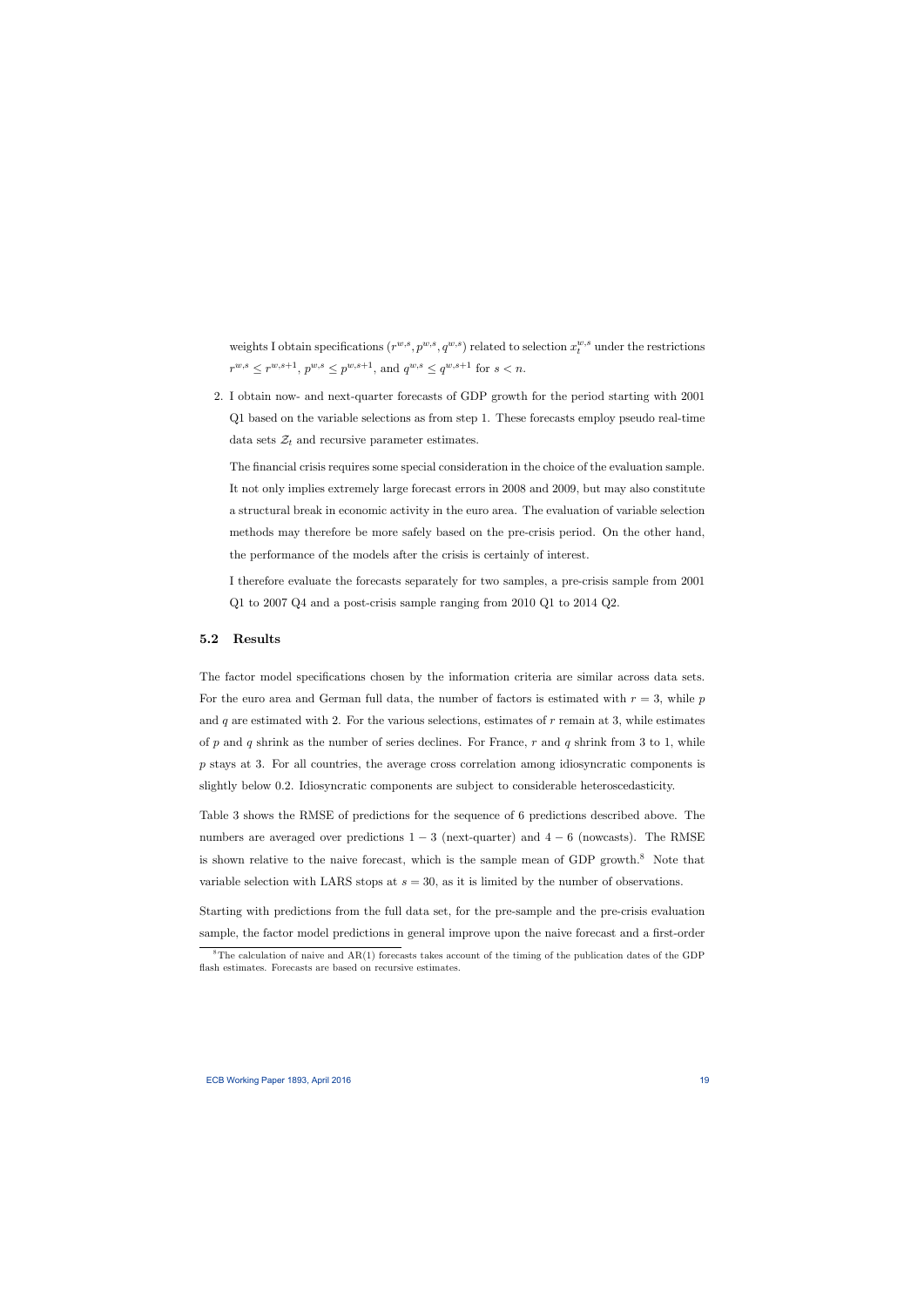autoregression for GDP  $(AR(1))$ . The small gains against the  $AR(1)$  in the euro area pre-crisis nowcasts fall somewhat short of the findings reported by Angelini et al. (2011), obtained from a shorter sample. The results for Germany and France are largely in line with earlier studies (e.g. Rünstler et al., 2009; Schumacher, 2010; Barhoumi et al., 2010). For the post-crisis sample, the performance of the factor model worsens for the euro area and France, with predictions being outperformed by the  $AR(1)$ .

The ranking of the series according to the selections from nowcasts are shown in Tables A.1 to A.3 in the annex. Selections from prediction weights are less heterogenous than those from LARS and there is very little overlap among the two. For the euro area, prediction weight selections contain the main items of business surveys (confidence indicators and order books), together with equity price indices, the euro area real effective exchange rate, and raw materials prices. For Germany and France, business, consumer and construction survey items are prominent. Conversely, LARS puts more weight on hard data, such as items of industrial production, and items of construction and retail trade surveys. As discussed in section 2, LARS also tends to select a more diverse set of series.

I turn to the performance of variable selections. For the euro area, both methods improve predictions  $4-6$  (nowcasts), but have little effect on predictions  $1-3$  (next-quarter forecasts). Prediction weight and LARS selections of  $10 - 15$  and  $20 - 30$  series, respectively, perform best, with gains of about 15% compared to the full data set. Conversely, for predictions  $1-3$  there are no gains from either method, with small selections of 20 series or less giving rise to sizeable losses. Crucially, these patterns are properly detected in the pre-sample. In real-time application, both methods would therefore have chosen the correct selections.

Results are more mixed for Germany and France. For Germany, the pre-sample indicates moderate gains of less than  $10\%$  in nowcasts from small selections of  $10-15$  series from either method. For factor model prediction weights, these gains carry over to the pre-crisis sample and vanish in the post-crisis one. The application of LARS selections would however result in losses in either sample. The same applies to LARS selections for next-quarter predictions, although the gains indicated in the pre-sample are very small.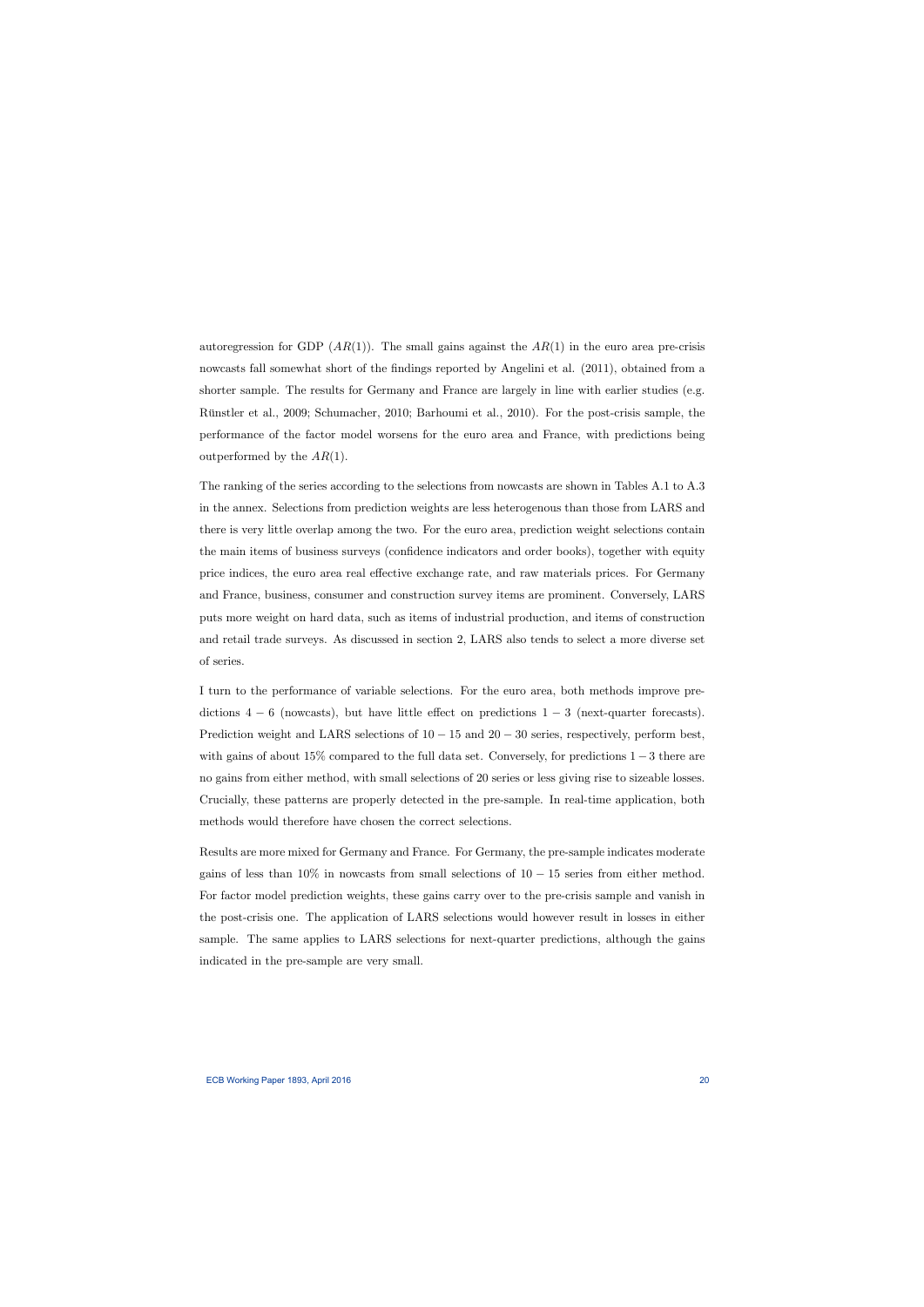For France, the pre-sample indicates gains from both selection methods over the entire horizon. Small gains from factor model prediction weights arise for selections of  $40 - 60$ . Again, these gains carry over to both evaluation samples. The gains from LARS selections are sizeable in the pre-sample. In evaluation samples however, they realize only in the post-crisis samples, whereas in the pre-crisis sample LARS selections give rise to losses at all horizons.

These findings are summarized in Fig. 1, which compares the RMSEs from the full data set with those of the factor model prediction weight and LARS selections that are found to give the smallest RMSE in the pre-sample. Generally, prediction weights appear more robust than LARS selections. They give rise to modest, but stable gains in nowcasts over a range of selection sizes and the pre-sample gives largely correct signals on appropriate selections. While some selections might give rise to losses in next-quarter predictions, these are properly detected in the pre-sample. LARS selections fare equally well for the euro area, but give more mixed results for Germany and France. In particular, the pre-sample gives wrong signals for out-of sample predictions in Germany over the entire horizon, and the pre-crisis sample in France.<sup>9</sup>

The above conclusions withstand various robustness checks. First, I used fixed model specifications, i.e. applied the specification  $(r, p, q)$  as obtained from the full data set to all variable selections. Second, I inspected whether the selections obtained from nowcasts (i.e. prediction 5) may help in improving next-quarter predictions. Third, I used LARS selections derived from the original data  $x_{i,t}$  instead of shifted data  $x_{i,t}^{\#}$  as described in section 5.1. These modifications had overall small effects on the results. As one exception, LARS selections for German next-quarter predictions were found to be uninformative in the pre-sample, which avoids the losses in the corresponding predictions in evaluation samples.

<sup>&</sup>lt;sup>9</sup>I do not present tests for forecast accuracy, as they are computationally very costly. The tests give rise to non-standard test distributions, because the individual selections are nested in the full data set, which requires bootstrap techniques. While Hubrich and West (2010) provide a test statistic for nested models that uses standard distributions, the test is not applicable as the (one-sided) alternative hypothesis goes in the wrong direction: the test examines whether adding data to a minimal model would help in reducing forecast errors.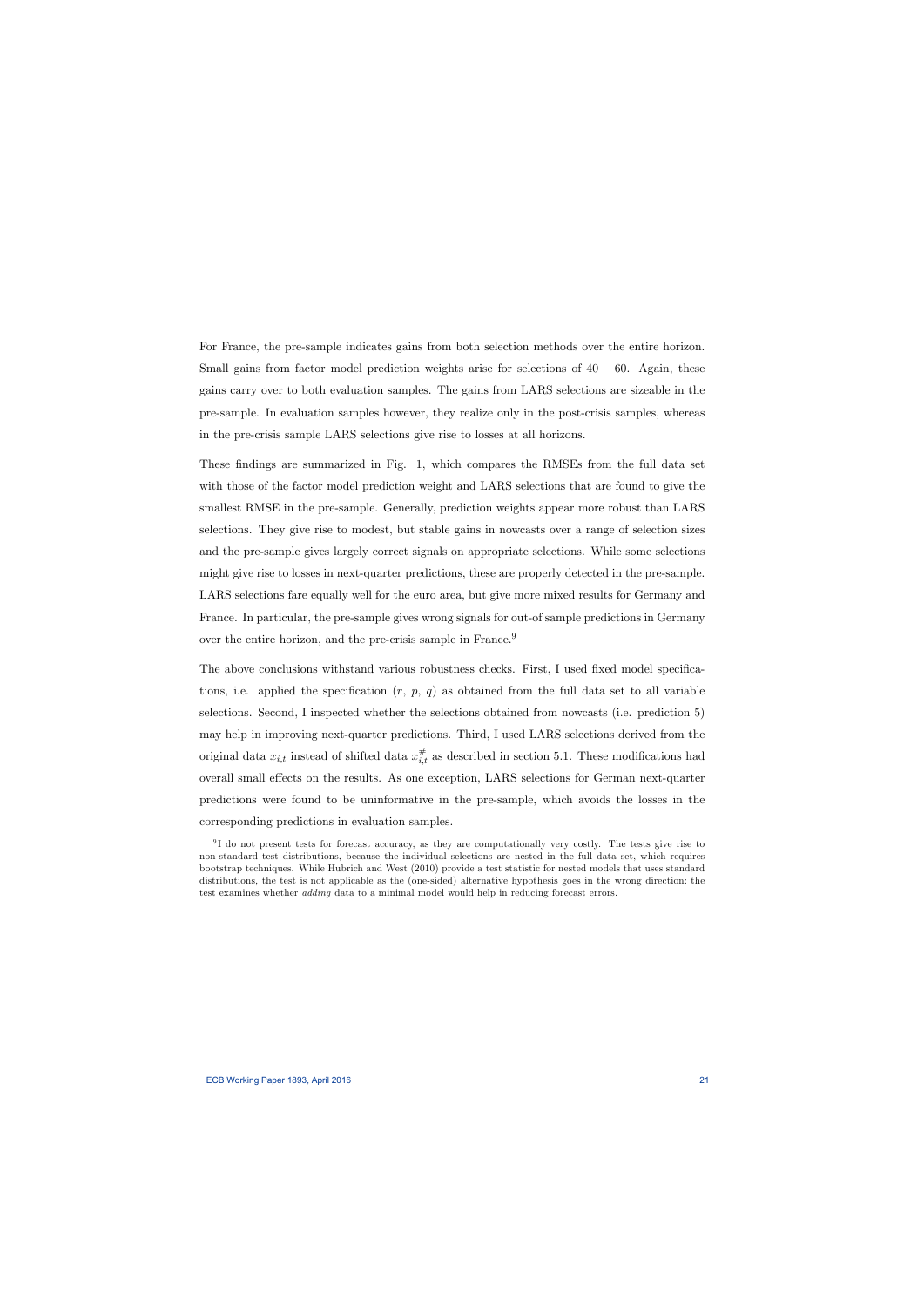|         |       |                                 |      |      |      |      | Euro area          |      |      |      |      |      |      |      |
|---------|-------|---------------------------------|------|------|------|------|--------------------|------|------|------|------|------|------|------|
|         | Naive | AR(1)                           | All  |      |      |      | Prediction weights |      |      |      |      |      | LARS |      |
|         |       |                                 |      | 60   | 50   | 40   | 30                 | 20   | 15   | 10   | 30   | 20   | 15   | 10   |
|         |       | Pre-sample (1991 Q1 - 2000 Q4)  |      |      |      |      |                    |      |      |      |      |      |      |      |
| $4 - 6$ | 0.488 | 0.93                            | 0.91 | 0.79 | 0.84 | 0.87 | 0.82               | 0.81 | 0.76 | 0.77 | 0.81 | 0.86 | 0.88 | 0.89 |
| $1 - 3$ | 0.488 | 0.99                            | 0.80 | 0.80 | 0.80 | 0.80 | 0.81               | 0.84 | 0.87 | 0.90 | 0.88 | 0.92 | 0.93 | 0.99 |
| $1 - 7$ | 0.488 | 0.96                            | 0.86 | 0.80 | 0.82 | 0.83 | 0.81               | 0.83 | 0.82 | 0.83 | 0.85 | 0.89 | 0.90 | 0.94 |
|         |       | Pre-crisis (2001 Q1 - 2007 Q4)  |      |      |      |      |                    |      |      |      |      |      |      |      |
| $4 - 6$ | 0.339 | 0.86                            | 0.86 | 0.85 | 0.75 | 0.75 | 0.75               | 0.77 | 0.77 | 0.78 | 0.77 | 0.85 | 0.82 | 0.85 |
| $1 - 3$ | 0.344 | 0.96                            | 0.79 | 0.79 | 0.80 | 0.80 | 0.81               | 0.85 | 0.82 | 0.84 | 0.86 | 0.94 | 0.94 | 0.94 |
| $1 - 7$ | 0.342 | 0.91                            | 0.82 | 0.82 | 0.77 | 0.78 | 0.78               | 0.81 | 0.80 | 0.81 | 0.82 | 0.90 | 0.88 | 0.90 |
|         |       | Post-crisis (2010 Q1 - 2014 Q2) |      |      |      |      |                    |      |      |      |      |      |      |      |
| $4 - 6$ | 0.441 | 0.76                            | 1.01 | 0.99 | 0.88 | 0.87 | 0.83               | 0.79 | 0.80 | 0.76 | 0.82 | 0.64 | 0.65 | 0.72 |
| $1 - 3$ | 0.444 | 0.85                            | 0.89 | 0.92 | 0.91 | 0.92 | 0.95               | 0.95 | 0.96 | 0.97 | 0.83 | 0.92 | 0.92 | 0.93 |
| $1 - 7$ | 0.442 | 0.80                            | 0.95 | 0.96 | 0.89 | 0.89 | 0.89               | 0.87 | 0.88 | 0.86 | 0.83 | 0.78 | 0.79 | 0.82 |
|         |       |                                 |      |      |      |      |                    |      |      |      |      |      |      |      |
|         |       |                                 |      |      |      |      | Germany            |      |      |      |      |      |      |      |
|         | Naive | AR(1)                           | All  |      |      |      | Prediction weights |      |      |      |      |      | LARS |      |
|         |       |                                 |      | 60   | 50   | 40   | 30                 | 20   | 15   | 10   | 30   | 20   | 15   | 10   |
|         |       | Pre-sample (1991 Q1 - 2000 Q4)  |      |      |      |      |                    |      |      |      |      |      |      |      |

## **Table 3: Forecasting performance of selections**

| $4-6$   | 0.712                           | 1.00 | 0.95 | 0.95 | 0.93 | 0.96 | 1.10 | 0.95 | 0.92 | 0.92 | 0.95 | 0.95 | 0.94 | 0.86 |
|---------|---------------------------------|------|------|------|------|------|------|------|------|------|------|------|------|------|
| $1 - 3$ | 0.712                           | 1.00 | 0.93 | 0.91 | 0.92 | 0.91 | 0.92 | 0.92 | 0.91 | 0.92 | 0.90 | 0.91 | 0.91 | 0.92 |
| $1 - 6$ | 0.712                           | 1.00 | 0.94 | 0.93 | 0.92 | 0.94 | 1.01 | 0.94 | 0.92 | 0.92 | 0.93 | 0.94 | 0.94 | 0.89 |
|         | Pre-crisis (2001 Q1 - 2007 Q4)  |      |      |      |      |      |      |      |      |      |      |      |      |      |
| $4-6$   | 0.565                           | 1.00 | 0.89 | 0.89 | 0.89 | 0.90 | 0.89 | 0.89 | 0.84 | 0.84 | 0.95 | 0.89 | 0.90 | 0.92 |
| $1 - 3$ | 0.569                           | 1.00 | 0.91 | 0.91 | 0.91 | 0.91 | 0.92 | 0.92 | 0.91 | 0.91 | 0.97 | 0.97 | 0.97 | 0.96 |
| $1 - 6$ | 0.567                           | 1.00 | 0.90 | 0.90 | 0.90 | 0.91 | 0.90 | 0.91 | 0.88 | 0.88 | 0.96 | 0.93 | 0.94 | 0.94 |
|         | Post-crisis (2010 Q1 - 2014 Q2) |      |      |      |      |      |      |      |      |      |      |      |      |      |
| $4-6$   | 0.633                           | 0.96 | 0.82 | 0.83 | 0.77 | 0.89 | 0.83 | 0.83 | 0.81 | 0.81 | 0.86 | 0.86 | 0.87 | 0.89 |
| $1 - 3$ | 0.635                           | 0.97 | 0.88 | 0.86 | 0.86 | 0.85 | 0.85 | 0.85 | 0.91 | 0.95 | 1.00 | 1.02 | 1.03 | 0.99 |
| $1 - 6$ | 0.634                           | 0.97 | 0.85 | 0.85 | 0.81 | 0.87 | 0.84 | 0.84 | 0.86 | 0.88 | 0.93 | 0.94 | 0.95 | 0.94 |
|         |                                 |      |      |      |      |      |      |      |      |      |      |      |      |      |

|         | <b>France</b> |                                 |      |      |      |      |                           |      |      |      |      |      |      |      |
|---------|---------------|---------------------------------|------|------|------|------|---------------------------|------|------|------|------|------|------|------|
|         | Naive         | AR(1)                           | All  |      |      |      | <b>Prediction weights</b> |      |      |      |      |      | LARS |      |
|         |               |                                 |      | 60   | 50   | 40   | 30                        | 20   | 15   | 10   | 30   | 20   | 15   | 10   |
|         |               | Pre-sample (1991 Q1 - 2000 Q4)  |      |      |      |      |                           |      |      |      |      |      |      |      |
| $4-6$   | 0.446         | 0.80                            | 0.82 | 0.80 | 0.80 | 0.80 | 0.83                      | 0.83 | 0.84 | 0.83 | 0.73 | 0.76 | 0.76 | 0.79 |
| $1 - 3$ | 0.446         | 0.91                            | 0.81 | 0.82 | 0.82 | 0.81 | 0.82                      | 0.88 | 0.97 | 1.05 | 0.77 | 0.76 | 0.76 | 0.76 |
| $1 - 6$ | 0.446         | 0.85                            | 0.82 | 0.81 | 0.81 | 0.80 | 0.83                      | 0.86 | 0.90 | 0.94 | 0.75 | 0.80 | 0.80 | 0.83 |
|         |               | Pre-crisis (2001 Q1 - 2007 Q4)  |      |      |      |      |                           |      |      |      |      |      |      |      |
| $4-6$   | 0.339         | 1.00                            | 0.80 | 0.75 | 0.72 | 0.76 | 0.76                      | 0.77 | 0.78 | 0.80 | 0.87 | 0.93 | 0.94 | 0.98 |
| $1 - 3$ | 0.342         | 0.98                            | 0.87 | 0.83 | 0.84 | 0.85 | 0.86                      | 0.91 | 0.90 | 0.97 | 0.90 | 0.91 | 0.93 | 0.94 |
| $1 - 6$ | 0.340         | 0.99                            | 0.84 | 0.79 | 0.78 | 0.80 | 0.81                      | 0.84 | 0.84 | 0.89 | 0.89 | 0.92 | 0.94 | 0.96 |
|         |               | Post-crisis (2010 Q1 - 2014 Q2) |      |      |      |      |                           |      |      |      |      |      |      |      |
| $4-6$   | 0.388         | 1.00                            | 1.02 | 0.90 | 0.89 | 1.03 | 1.04                      | 1.07 | 1.07 | 1.05 | 0.83 | 0.81 | 0.81 | 0.77 |
| $1 - 3$ | 0.389         | 0.95                            | 1.08 | 1.02 | 0.98 | 0.99 | 0.99                      | 1.37 | 1.26 | 0.90 | 0.96 | 0.93 | 0.92 | 0.91 |
| $1 - 6$ | 0.389         | 0.98                            | 1.05 | 0.96 | 0.94 | 1.01 | 1.02                      | 1.22 | 1.17 | 0.98 | 0.90 | 0.87 | 0.87 | 0.84 |

 Column 1 shows the RMSE of the naive forecast, based on a random walk with drift. The remaining columns show the RMSE relative to the naive forecast for an autoregressive model (AR(1)), the factor model with the full set of series (All), and various selections of different sizes from prediction weights and from LARS. The individual rows show the relative average RMSE over predictions 1 to 3 (next-quarter forecasts) 4 to 6 (nowcasts), and 1 to 6 (overall average), respectively. Results are shown for three separate sub‐samples, i.e. the pre‐sample, used for variable selection, and pre‐ and post‐crisis evaluation samples.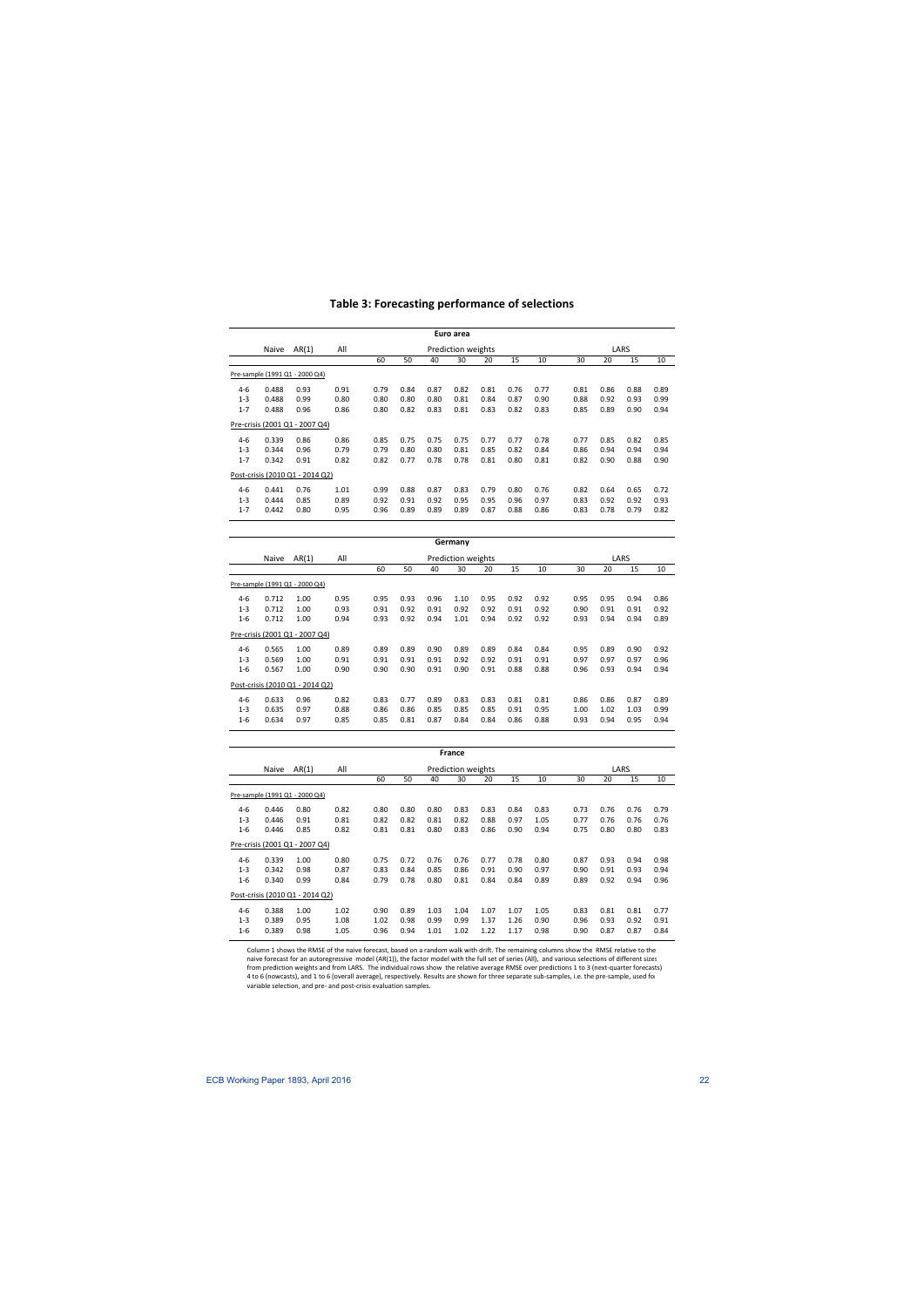

## **Figure 1: RMSE from best pre‐sample selections**

**PRE‐CRISIS (2000 Q1 ‐ 2007 Q4) POST‐CRISIS (2010 Q1 ‐ 2014 Q2)**

Figure 1 shows the out-of-sample root mean squared error (vertical axes) of predictions 1 to 6 (horizontal axis) from the optimal selections. ALL refers to predictions based<br>on all series, whereas FPW and LARS refer to sel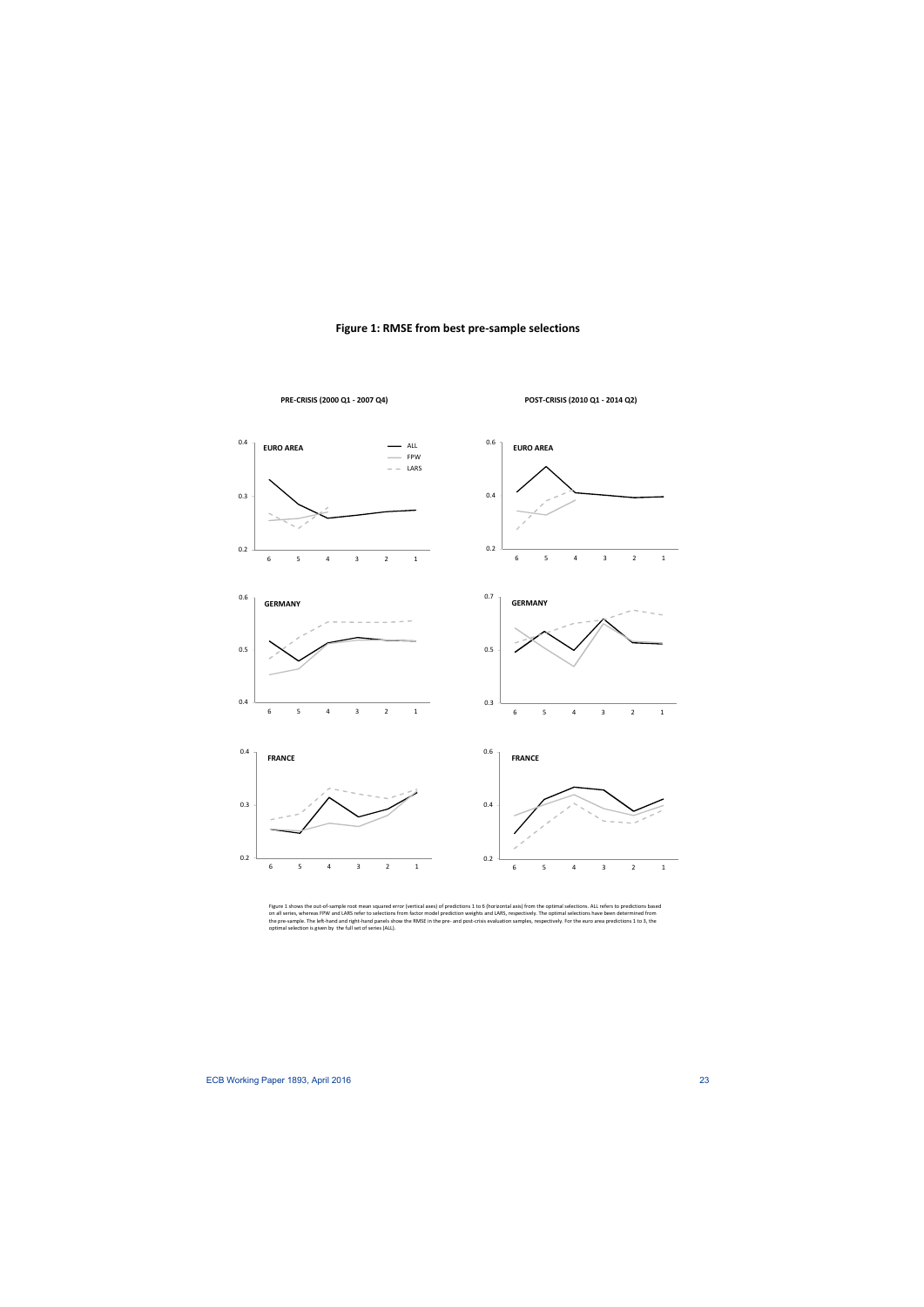# 6 Conclusions

The paper has inspected the efficiency gains from variable selection in predictions from a dynamic factor model. I have compared two methods for this purpose, i.e. Least Angle Regressions (LARS) and factor model prediction weights.

Against earlier studies by Bai and Ng (2008), Schumacher (2010) and Caggianio et al. (2011), which performed variable selection in the evaluation sample, this paper inspects the success of variable selection from a pre-sample. The results still confirm the earlier findings that variable selection methods tend to improve the efficiency of predictions. However, gains are moderate and should not be taken for granted. First, both the Monte Carlo simulations and the empirical findings indicate that such gains are small, at best, for one-step ahead forecasts. Second, the Monte Carlo simulations suggest that the relationship between the specification of the factor model and the success of variable selection is not straightforward.

For these reasons, variable selection methods should, first of all, be robust against avoiding potential losses in forecast precision in an out-of-sample context. The evidence presented in this paper suggests that factor model prediction weights perform better than LARS in this respect. In the Monte Carlo simulations they were better in identifying informative series and provided smaller out-of-sample forecast errors. LARS, in turn, showed signs of overÖtting: pre-sample forecasts suggested gains that did not necessarily carry over to the out-of-sample case. Similarly, in the empirical application, pre-sample selections from LARS occasionally gave wrong signals that resulted in losses in out-of-sample predictions, whereas prediction weights provided consistent gains.

In the context of a dynamic factor model, factor model prediction weights obviously provide a model-consistent means of variable selection. One question for future research is whether they are useful for the pre-screening of variables also in the context of other forecasting methods.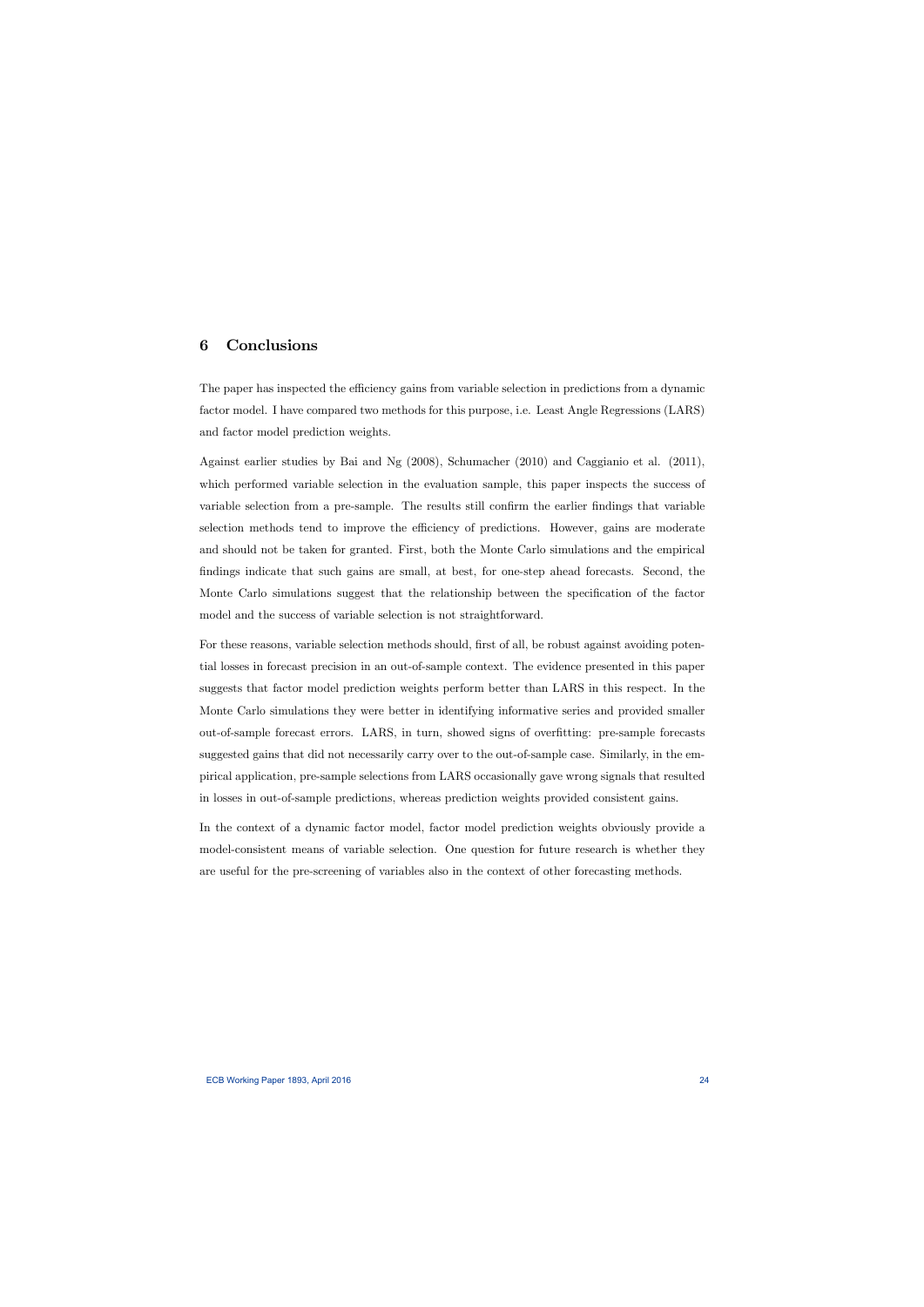### References

Altissimo, F., R. Cristadoro, M. Forni, M. Lippi, and G. Veronese, 2010, New EuroCoin: tracking economic growth in real time, The Review of Economics and Statistics,  $92(4)$ :  $1024-1034$ .

Angelini, E., G. Camba-Mendez, D. Giannone, L. Reichlin and G. Rünstler, 2011, Short-term forecasts of euro area GDP growth, Econometrics Journal, 14, C25-C44.

Alvarez, R., M. Camacho, and G. Perez-Quiros, 2012, Finite sample performance of small versus large scale dynamic factor models, CEPR discussion paper 8867.

Bai, J. and S. Ng, 2002, Determining the number of factors in approximate factor models, Econometrica, 70(1), 191-221.

Bai, J. and S. Ng, 2007, Determining the number of primitive shocks in factor models, Journal of Business and Economics Statistics, 25, 52-60.

Bai, J. and S. Ng, 2008, Forecasting economic series using targeted predictors, Journal of Econometrics 146, 304-317.

Banbura, M. and M. Modugno, 2014, Maximum likelihood estimation of factor models on data sets with arbitrary pattern of missing data, Journal of Applied Econometrics 29(1), 133-160.

Banbura, M. and G. Rünstler, 2011, A look into the factor model black box: publication lags and the role of hard and soft data in forecasting GDP, International Journal of Forecasting, 27(2), 333-346.

Barhoumi, K., O. Darné, and L. Ferrara, 2010, Are disaggregate data useful for factor analysis in forecasting French GDP?, Journal of Forecasting 29(1-2), 132-144.

Bessec, M., 2013, Short-term forecasts of French GDP: a dynamic factor model with targeted predictors, Journal of Forecasting 32, 500-511.

Boivin, J. and S. Ng, 2006, Are more data always better for factor analysis?, Journal of Econometrics 132(1), 169-194.

Caggiano, G., G. Kapetianos and V. Labhard, 2011, Are more data always better for factor analysis: results for the euro area, the six largest euro area countries and the UK, Journal of Forecasting 30, 736-752.

Doz, C., D. Giannone, and L. Reichlin, 2011, A quasi maximum likelihood approach for large approximate dynamic factor models, Journal of Econometrics, 164(1), 188-205.

Durbin, J. and S.J. Koopman, 2001, Time Series Analysis By State Space Methods, Oxford University Press.

Efron, B., T. Hastie, I. Johnstone, R. Tibshirani, 2004, Least angle regression, Annals of Statistics 32(2), 407-499.

Giannone, D., L. Reichlin, and D. Small, 2008, Nowcasting: the real-time informational content of macroeconomic data, Journal of Monetary Economics, 55(4), 665-676.

Harvey, A.C., 1989, Forecasting, Structural Time Series Models, and the Kalman filter, Cambridge University Press.

Harvey, A.C. and S.J. Koopman, 2003, Computing observation weights for signal extraction and filtering, Journal of Economic Dynamics and Control, 27, 1317-1333.

Hubrich, K. and K. West, 2010, Forecast evaluation of small nested model sets, Journal of Applied Econometrics 25(4), 574-594.

Jungbacker, B., S.J. Koopman, and M. van der Wel, 2011, Dynamic factor analysis in the presence of missing data, Journal of Economic Dynamics and Control 35(8), 1358 -1368.

Marcellino, M. and C. Schuhmacher, 2010, Factor-MIDAS for now- and forecasting with ragged-edge data: a model comparison for German GDP, Oxford Bulletin of Economics and Statistics 72, 518-550.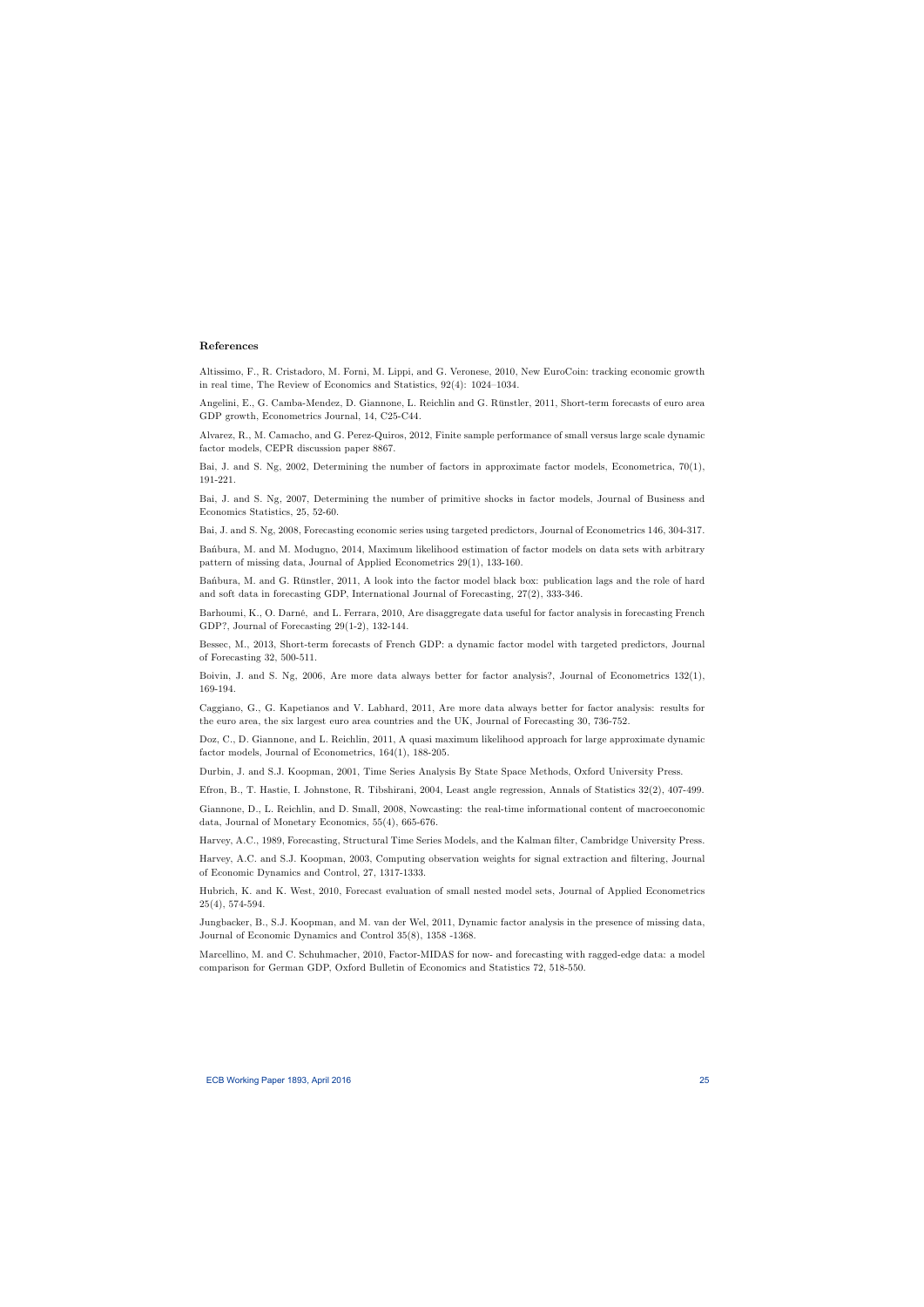Mariano, R. and Y. Murasawa, 2010, A coincident index, common factors, and monthly real GDP, Oxford Bulletin of Economics and Statistics 72(1), 27-46.

Poncela, P. and E. Ruiz, 2015, More is not always better: back to the Kalman filter in dynamic factor models, in Koopman, S.J and N.G. Shephard (eds.), Unobserved Components and Time Series Econometrics, Oxford University Press.

Rünstler, G., K. Barhoumi, S. Benk, R. Cristadoro, A. den Reijer, A. Jakataine, P. Jelonek, A. Rua, K. Ruth, C. van Nieuwenhuyze, 2009, Short-term forecasting of GDP using large data sets, Journal of Forecasting 28(7), 595-611.

Schumacher, C., 2010, Factor forecasting using international targeted predictors: the case of German GDP, Economics letters 107(2), 95-98.

Stock, J.H. and M.W. Watson, 1995, Implications of dynamic factor models for VAR analysis, Princeton University mimeo.

Stock, J. H. and M. W. Watson, 2002a, Macroeconomic forecasting using diffusion indexes, Journal of Business and Economics Statistics, 20, 147-162.

Stock, J.H. and M.W. Watson, 2002b, Forecasting using principal components from a larger number of predictors, Journal of the American Statistical Association 97, 1167-1179.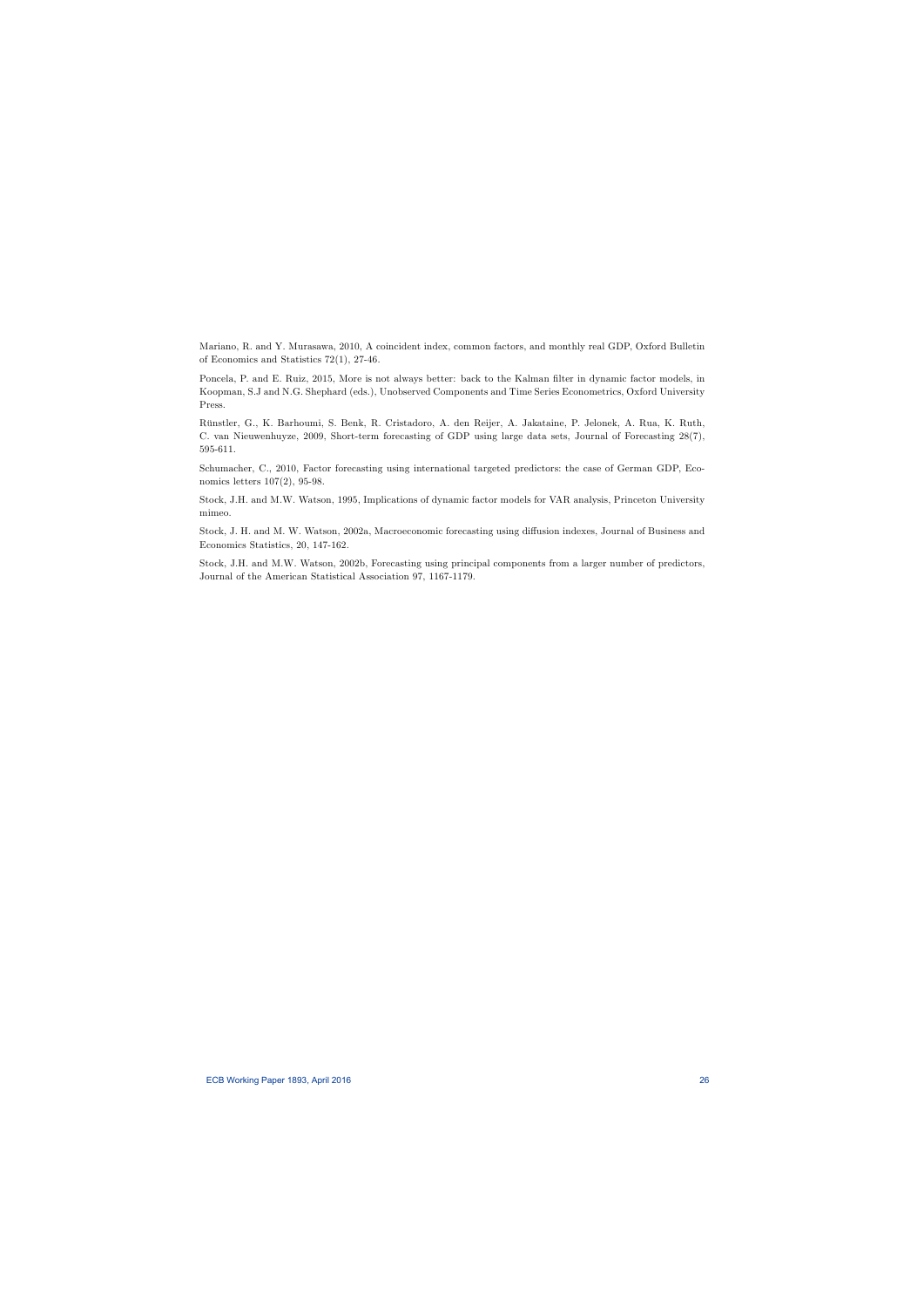## State space form

The transition equation of the model described in section 3.1 with  $p = 1$  is given by

$$
\begin{bmatrix} I_r & 0 & 0 & 0 & 0 \ -\beta' & 1 & 0 & 0 & 0 \ 0 & 0 & 1 & 0 & 0 \ 0 & -1 & -1 & 1 & 0 \ 0 & 0 & 0 & -\frac{1}{3} & 1 \ \end{bmatrix} \begin{bmatrix} f_{t+1} \\ y_{t+1} \\ y_t \\ y_t^{(3)} \\ Q_{t+1} \end{bmatrix} = \begin{bmatrix} 0 \\ \mu \\ 0 \\ 0 \\ 0 \end{bmatrix} + \begin{bmatrix} \Psi_1 & 0 & 0 & 0 & 0 \ 0 & 0 & 0 & 0 \ 0 & 0 & 0 & 0 \ 0 & 1 & 0 & 0 & 0 \ 0 & 0 & 1 & 0 & 0 \ 0 & 0 & 0 & \Xi_t \end{bmatrix} \begin{bmatrix} f_t \\ y_t \\ y_{t-1} \\ y_t^{(3)} \\ q_t^{(3)} \end{bmatrix} + \begin{bmatrix} B\eta_t \\ \varepsilon_{t+1} \\ 0 \\ 0 \\ 0 \end{bmatrix}
$$

where  $I_r$  denotes the  $r \times r$  identity matrix. Temporal aggregation rules are implemented in a recursive way from

$$
Q_t = \Xi_{t-1} Q_{t-1} + \frac{1}{3} y_t^{(3)},
$$

where  $\Xi_{t-1} = 0$  in the 1<sup>st</sup> month and  $\Xi_{t-1} = 1$  otherwise (see Harvey, 1989: 309ff). As a result, the required identities hold in the  $3^{rd}$  month of the quarter, with  $y_t^Q = Q_t$ .

The equation is to be pre-multiplied by the inverse of the left-hand matrix to achieve the standard state space form.

The observation equation is given by

$$
\left[\begin{array}{c} x_t \\ y_t^Q \end{array}\right] = \left[\begin{array}{cccc} \Lambda & 0 & 0 & 0 & 0 \\ 0 & 0 & 0 & 0 & 1 \end{array}\right] \left[\begin{array}{c} f_t \\ y_t \\ y_{t-1} \\ y_t^{(3)} \\ Q_t \end{array}\right] + \left[\begin{array}{c} \xi_t \\ 0 \end{array}\right]
$$

The second row, related to  $y_t^Q$ , is skipped in months 1 and 2 of the quarter.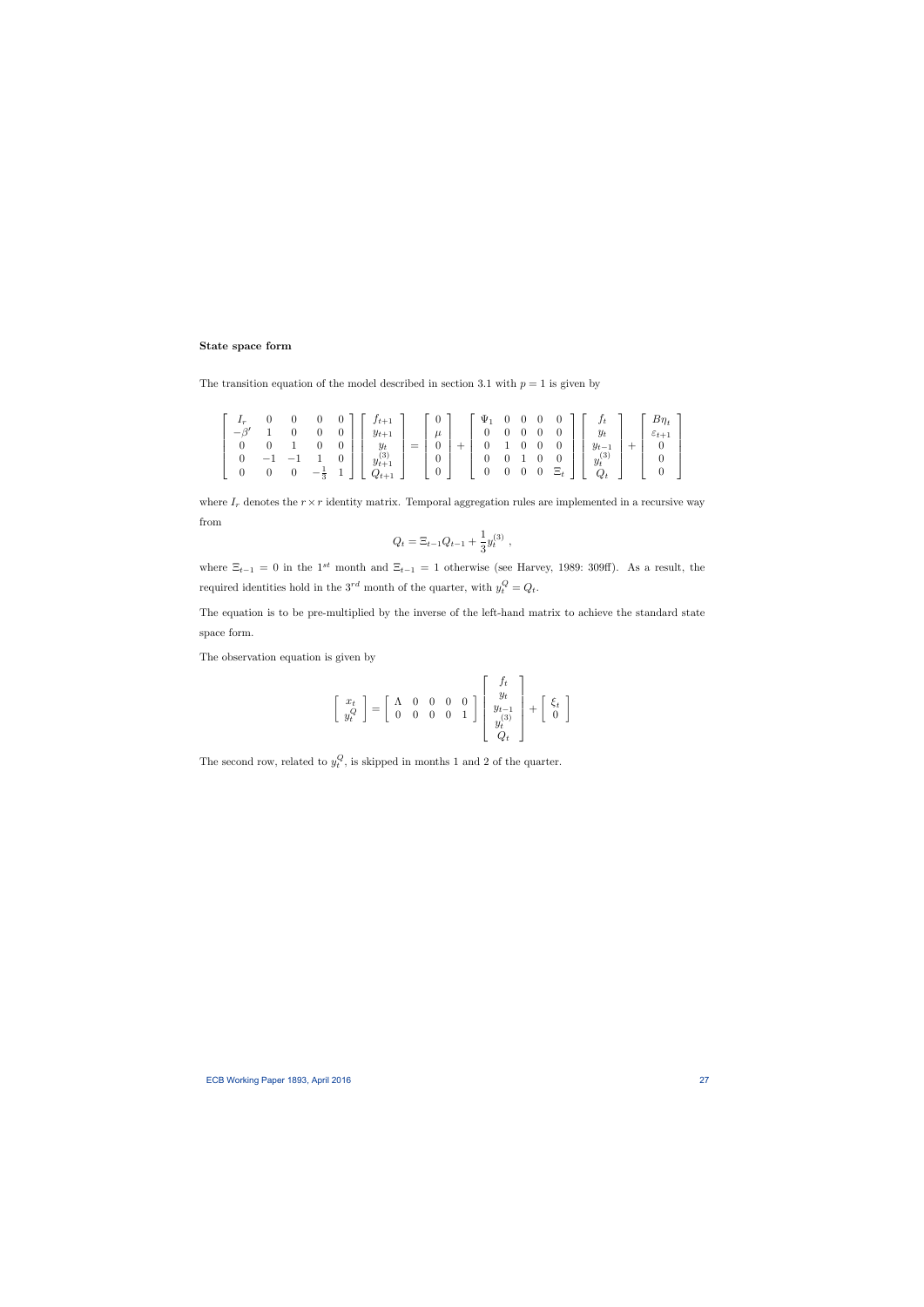#### **Table A.1: Data Euro Area**

|                |                                                                                                                                           | Publi-            | Trans-                                    | <b>Ranking</b> |                |
|----------------|-------------------------------------------------------------------------------------------------------------------------------------------|-------------------|-------------------------------------------|----------------|----------------|
| No.            | <b>Series</b>                                                                                                                             |                   | cation lag formation                      | prediction     | <b>Ranking</b> |
|                |                                                                                                                                           | (months)          | code                                      | weights        | <b>LARS</b>    |
|                |                                                                                                                                           |                   |                                           |                |                |
|                |                                                                                                                                           |                   | 2                                         | 40             |                |
| 1<br>2         | Index of notional stock - Money M1<br>Index of notional stock - Money M2                                                                  | 1<br>1            | $\overline{2}$                            | 37             | 30             |
| 3              | Index of notional stock - Money M3                                                                                                        | 1                 | $\overline{2}$                            | 48             |                |
| $\overline{4}$ | Index of Loans                                                                                                                            | 1                 | $\overline{2}$                            |                | 24             |
| 5              | ECB Nominal effective exch. rate                                                                                                          | 0                 | $\overline{2}$                            | 5              | 17             |
| 6              | ECB Real effective exch. rate CPI deflated                                                                                                | 0                 | 2                                         | 4              | 15             |
| 7              | ECB Real effective exch. rate producer prices deflated                                                                                    | 0                 | $\overline{c}$<br>$\overline{2}$          | 60             |                |
| 8<br>9         | Exch. rate: USD/EUR<br>Exch. rate: GBP/EUR                                                                                                | 0<br>0            | $\overline{c}$                            |                |                |
| 10             | Exch. rate: YEN/EUR                                                                                                                       | 0                 | $\overline{2}$                            | 12             |                |
| 11             | World market prices of raw materials in Euro, total, HWWA                                                                                 | 2                 | $\overline{c}$                            | 13             |                |
| 12             | World market prices of raw materials in Euro, total, excl energy, HWWA                                                                    | 2                 | $\overline{c}$                            | 6              | 13             |
| 13             | World market prices, crude oil, USD, HWWA                                                                                                 | 0                 | $\overline{c}$                            | 32             |                |
| 14             | Gold price, USD, fine ounce                                                                                                               | 0                 | $\overline{2}$                            | 35             | 19             |
| 15             | Brent Crude, 1 month fwd, USD/BBL converted in euro                                                                                       | 0                 | $\overline{c}$<br>$\overline{c}$          | 27             | 14             |
| 16<br>17       | Retail trade, except of motor vehicles and motorcycles                                                                                    | 2<br>2            | 2                                         | 20             | 3              |
| 18             | IP-Total industry<br>IP-Total Industry (excl construction)                                                                                | 2                 | $\overline{2}$                            | 18             | $\overline{2}$ |
| 19             | IP-Manufacturing                                                                                                                          | 2                 | $\overline{2}$                            | 17             |                |
| 20             | IP-Construction                                                                                                                           | 2                 | $\overline{c}$                            | 57             |                |
| 21             | IP-Total Industry excl construction and MIG Energy                                                                                        | 2                 | $\overline{2}$                            | 54             |                |
| 22             | IP-Energy                                                                                                                                 | 2                 | $\overline{c}$                            |                |                |
| 23             | IP-MIG Capital Goods Industry                                                                                                             | 2                 | $\overline{c}$                            | 59             |                |
| 24             | IP-MIG Durable Consumer Goods Industry                                                                                                    | 2                 | $\overline{2}$<br>$\overline{c}$          | 31             |                |
| 25<br>26       | IP-MIG Energy<br>IP-MIG Intermediate Goods Industry                                                                                       | 2<br>2            | $\overline{c}$                            | 16             |                |
| 27             | IP-MIG Non-durable Consumer Goods Industry                                                                                                | 2                 | $\overline{c}$                            | 58             | 26             |
| 28             | IP-Manufacture of basic metals                                                                                                            | 2                 | $\overline{2}$                            |                | 4              |
| 29             | IP-Manufacture of chemicals and chemical products                                                                                         | 2                 | $\overline{c}$                            | 55             | 8              |
| 30             | IP-Manufacture of electrical machinery and apparatus                                                                                      | 2                 | $\overline{2}$                            | 21             | 5              |
| 31             | IP-Manufacture of machinery and equipment                                                                                                 | $\overline{c}$    | $\overline{\mathbf{c}}$                   |                |                |
| 32             | IP-Manufacture of pulp, paper and paper products                                                                                          | 2                 | $\overline{c}$                            | 28             |                |
| 33<br>34       | IP-Manufacture of rubber and plastic products                                                                                             | 2<br>$\mathbf{1}$ | $\overline{c}$<br>$\mathbf{1}$            | 19<br>3        | 20             |
| 35             | Industry Survey: Industrial Confidence Indicator<br>Industry Survey: Production trend observed in recent months                           | 1                 | 1                                         | 14             |                |
| 36             | Industry Survey: Assessment of order-book levels                                                                                          | 1                 | 1                                         | $\overline{2}$ |                |
| 37             | Industry Survey: Assessment of export order-book levels                                                                                   | $\mathbf{1}$      | 1                                         | $\mathbf{1}$   |                |
| 38             | Industry Survey: Assessment of stocks of finished products                                                                                | 1                 | 1                                         | 10             |                |
| 39             | Industry Survey: Production expectations for the months ahead                                                                             | 1                 | 1                                         | 9              |                |
| 40             | Industry Survey: Employment expectations for the months ahead                                                                             | 1                 | 1                                         | 11             |                |
| 41             | Industry Survey: Selling price expectations for the months ahead                                                                          | 1                 | 1<br>1                                    | 15<br>24       | 23             |
| 42<br>43       | Consumer Survey: Consumer Confidence Indicator<br>Consumer Survey: General economic situation over last 12 months                         | 1<br>1            | 1                                         | 22             |                |
| 44             | Consumer Survey: General economic situation over next 12 months                                                                           | 1                 | 1                                         | 23             | 21             |
| 45             | Consumer Survey: Price trends over last 12 months                                                                                         | 1                 | 1                                         | 36             | 11             |
| 46             | Consumer Survey: Price trends over next 12 months                                                                                         | 1                 | 1                                         | 53             | 28             |
| 47             | Consumer Survey: Unemployment expectations over next 12 months                                                                            | 1                 | 1                                         | 25             | 22             |
| 48             | Construction Survey: Construction Confidence Indicator                                                                                    | $\mathbf{1}$      | 1                                         | 39             |                |
| 49             | Construction Survey: Trend of activity compared with preceding months                                                                     | 1                 | 1                                         | 44             | 29             |
| 50             | Construction Survey: Assessment of order books                                                                                            | 1                 | 1<br>1                                    | 43<br>38       | 27<br>9        |
| 51<br>52       | Construction Survey: Employment expectations for the months ahead<br>Construction Survey: Selling price expectations for the months ahead | 1<br>1            | 1                                         | 50             | $\mathbf{1}$   |
| 53             | Retail Trade Survey: Retail Confidence Indicator                                                                                          |                   | 1                                         | 47             |                |
| 54             | Retail Trade Survey: Present business situation                                                                                           |                   | 1                                         | 52             | 10             |
| 55             | Retail Trade Survey: Assessment of stocks                                                                                                 | 1                 | $\mathbf{1}$                              |                |                |
| 56             | Retail Trade Survey: Expected business situation                                                                                          | 1                 | 1                                         | 49             |                |
| 57             | Retail Trade Survey: Employment expectations                                                                                              | 1                 | 1                                         | 41             | $\overline{7}$ |
| 58             | New passenger car registrations                                                                                                           |                   | $\overline{2}$<br>$\overline{\mathbf{c}}$ | 33<br>8        | 12             |
| 59<br>60       | Eurostoxx 500<br>Eurostoxx 325                                                                                                            | 0<br>0            | $\overline{c}$                            | 7              |                |
| 61             | US S&P 500 composite index                                                                                                                | 0                 | 2                                         |                | 16             |
| 62             | US, Dow Jones, industrial average                                                                                                         | 0                 | 2                                         | 56             |                |
| 63             | US, Treasury Bill rate, 3-month                                                                                                           | 0                 | $\mathbf{1}$                              | 34             | 25             |
| 64             | US Treasury notes & bonds yield, 10 years                                                                                                 | 0                 | 1                                         | 26             |                |
| 65             | Money M2 in the U.S.                                                                                                                      | 1                 | $\overline{c}$                            |                | 6              |
| 66             | US, Unemployment rate                                                                                                                     | 1                 | $\mathbf{1}$<br>2                         | 42             |                |
| 67             | US, IP total excl construction<br>US, Employment, civilian                                                                                | 1<br>1            | 2                                         | 45<br>46       |                |
| 68<br>69       | US, Production expectations in manufacturing                                                                                              | 1                 | 1                                         | 29             |                |
| 70             | US, Consumer expectations index                                                                                                           | 0                 | $\mathbf{1}$                              | 30             |                |
| 71             | 10-year government bond yield                                                                                                             | 0                 | 1                                         | 51             | 18             |
|                |                                                                                                                                           |                   |                                           |                |                |
|                |                                                                                                                                           |                   |                                           |                |                |
|                |                                                                                                                                           |                   |                                           |                |                |

**Transformation code:** 1 = monthly difference, 2 = monthly growth rate

**Rankings:** Ranking of series in stepwise selection (1 = added first / eliminated last)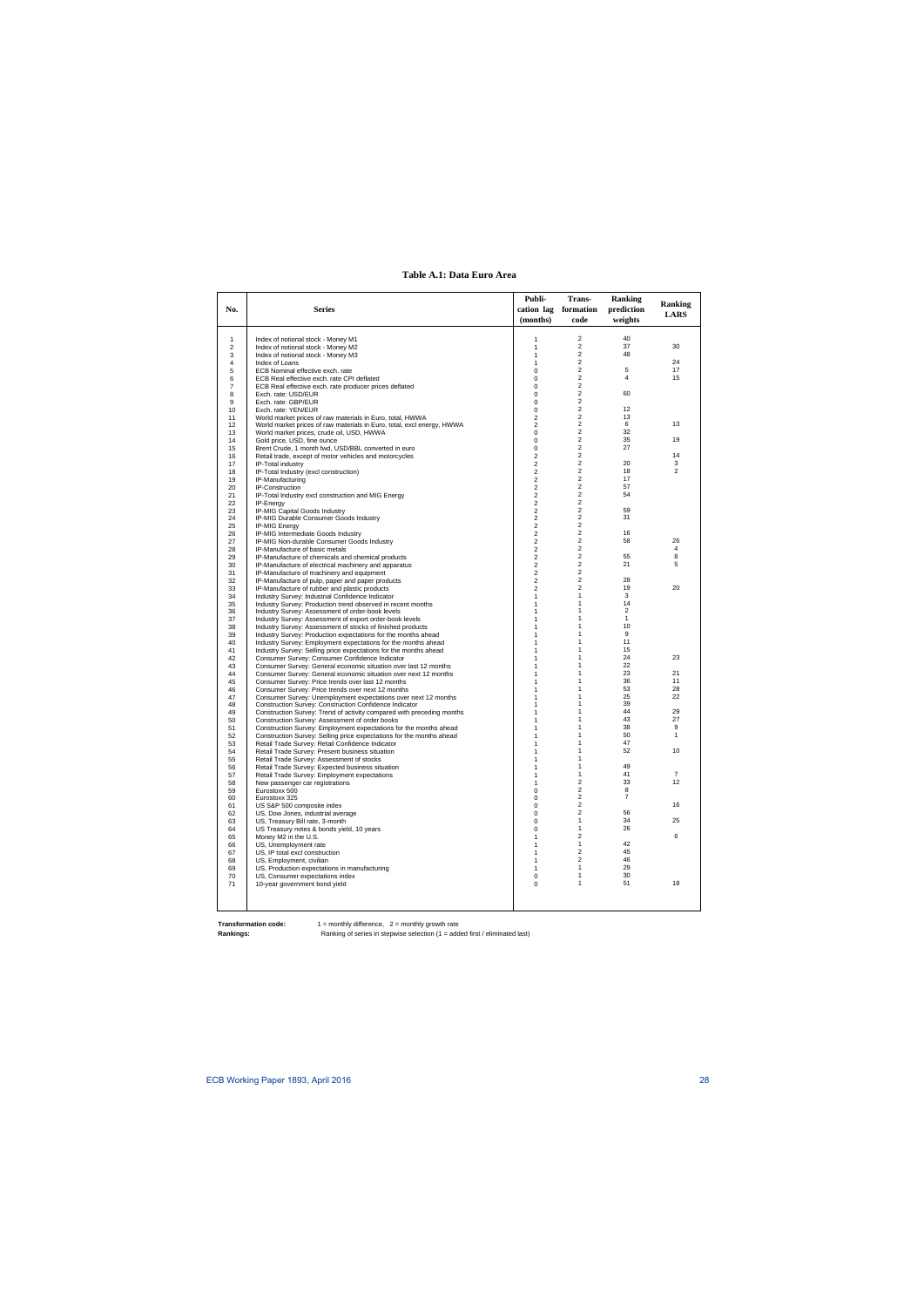## **Table A.2: Data Germany**

| No.            | <b>Series</b>                                                                                                                       | Publi-<br>cation lag             | Trans-<br>formation              | <b>Ranking</b><br>prediction     | <b>Ranking</b> |
|----------------|-------------------------------------------------------------------------------------------------------------------------------------|----------------------------------|----------------------------------|----------------------------------|----------------|
|                |                                                                                                                                     | (months)                         | code                             | weights                          | <b>LARS</b>    |
| $\mathbf{1}$   | Index of notional stock - Money M1                                                                                                  | 1                                | 2                                | 36                               | 17             |
| $\overline{2}$ | Index of notional stock - Money M2                                                                                                  | 1                                | $\overline{2}$                   | 54                               |                |
| 3              | Index of notional stock - Money M3                                                                                                  | 1                                | $\overline{2}$                   | 31                               |                |
| 4              | Index of Loans                                                                                                                      | 1                                | $\overline{2}$                   | 58                               | 11             |
| 5              | ECB Nominal effective exch. rate                                                                                                    | 1                                | $\overline{2}$<br>2              | 56                               | 28             |
| 6<br>7         | ECB Real effective exch. rate CPI deflated<br>ECB Real effective exch. rate producer prices deflated                                | 1<br>1                           | 2                                | 55                               |                |
| 8              | Exch. rate: USD/EUR                                                                                                                 | 1                                | $\overline{2}$                   | 50                               |                |
| 9              | Exch. rate: GBP/EUR                                                                                                                 | 1                                | 2                                | 24                               |                |
| 10             | Exch. rate: YEN/EUR                                                                                                                 | 1                                | $\overline{2}$                   |                                  |                |
| 11<br>12       | World market prices of raw materials in Euro, total, HWWA<br>World market prices of raw materials in Euro, total, excl energy, HWWA | $\overline{2}$<br>$\overline{2}$ | 2<br>2                           | 32<br>30                         | 24             |
| 13             | World market prices, crude oil, USD, HWWA                                                                                           | 1                                | $\overline{2}$                   | 42                               |                |
| 14             | Gold price, USD, fine ounce                                                                                                         | 1                                | 2                                | 28                               | 6              |
| 15             | Brent Crude, 1 month fwd, USD/BBL converted in euro                                                                                 | $\mathbf 0$                      | $\overline{2}$                   | 34                               | 27             |
| 16             | IP-Total industry                                                                                                                   | $\overline{2}$                   | $\overline{2}$<br>$\overline{2}$ | 16                               |                |
| 17<br>18       | IP-Total Industry (excl construction)<br>IP-Manufacturing                                                                           | $\overline{2}$<br>2              | 2                                | 20<br>33                         |                |
| 19             | IP-Construction                                                                                                                     | $\overline{c}$                   | $\overline{2}$                   | 46                               | 9              |
| 20             | IP-Total Industry excl construction and MIG Energy                                                                                  | $\overline{2}$                   | $\overline{2}$                   | 17                               |                |
| 21             | IP-Energy                                                                                                                           | $\overline{2}$                   | $\overline{2}$                   |                                  |                |
| 22             | IP-MIG Capital Goods Industry                                                                                                       | 2                                | 2<br>2                           | 40                               | 15<br>13       |
| 23<br>24       | IP-MIG Durable Consumer Goods Industry<br><b>IP-MIG Energy</b>                                                                      | $\overline{2}$<br>$\overline{c}$ | $\overline{2}$                   | 60                               | 25             |
| 25             | IP-MIG Intermediate Goods Industry                                                                                                  | $\overline{c}$                   | $\overline{2}$                   | 38                               |                |
| 26             | IP-MIG Non-durable Consumer Goods Industry                                                                                          | $\overline{2}$                   | $\overline{2}$                   | 59                               | 4              |
| 27             | IP-Manufacture of basic metals                                                                                                      | $\overline{2}$                   | $\overline{2}$                   | 41                               | $\overline{2}$ |
| 28             | IP-Manufacture of chemicals and chemical products                                                                                   | $\overline{2}$                   | $\overline{2}$                   | 47                               | 21             |
| 29             | IP-Manufacture of electrical machinery and apparatus                                                                                | 2<br>$\overline{2}$              | 2<br>2                           | 45                               | 12             |
| 30<br>31       | IP-Manufacture of machinery and equipment<br>IP-Manufacture of pulp, paper and paper products                                       | $\overline{2}$                   | 2                                |                                  |                |
| 32             | IP-Manufacture of rubber and plastic products                                                                                       | $\overline{2}$                   | $\overline{2}$                   | 37                               |                |
| 33             | Industry Survey: Industrial Confidence Indicator                                                                                    | $\mathbf{1}$                     | $\mathbf{1}$                     | 6                                |                |
| 34             | Industry Survey: Production trend observed in recent months                                                                         | 1                                | 1                                | 25                               |                |
| 35             | Industry Survey: Assessment of order-book levels                                                                                    | 1<br>1                           | 1<br>1                           | 8<br>13                          |                |
| 36<br>37       | Industry Survey: Assessment of export order-book levels<br>Industry Survey: Assessment of stocks of finished products               | 1                                | 1                                | 10                               | 26             |
| 38             | Industry Survey: Production expectations for the months ahead                                                                       | 1                                | 1                                |                                  | 18             |
| 39             | Industry Survey: Employment expectations for the months ahead                                                                       | 1                                | 1                                | 53                               | 3              |
| 40             | Industry Survey: Selling price expectations for the months ahead                                                                    | 1                                | 1<br>1                           | 22<br>5                          |                |
| 41<br>42       | Consumer Survey: Consumer Confidence Indicator<br>Consumer Survey: General economic situation over last 12 months                   | 1<br>1                           | 1                                | $\overline{4}$                   |                |
| 43             | Consumer Survey: General economic situation over next 12 months                                                                     | 1                                | 1                                | 3                                |                |
| 44             | Consumer Survey: Price trends over last 12 months                                                                                   | 1                                | 1                                | 23                               |                |
| 45             | Consumer Survey: Price trends over next 12 months                                                                                   | 1                                | 1                                | 11                               | 16             |
| 46             | Consumer Survey: Unemployment expectations over next 12 months                                                                      | 1                                | 1<br>1                           | $\overline{2}$<br>$\overline{7}$ |                |
| 47<br>48       | Construction Survey: Construction Confidence Indicator<br>Construction Survey: Trend of activity compared with preceding months     | 1<br>1                           | 1                                | 15                               |                |
| 49             | Construction Survey: Assessment of order books                                                                                      | 1                                | 1                                | $\mathbf{1}$                     | 20             |
| 50             | Construction Survey: Employment expectations for the months ahead                                                                   | 1                                | 1                                | 9                                | 7              |
| 51             | Construction Survey: Selling price expectations for the months ahead                                                                | 1                                | 1                                | 12                               | $\mathbf{1}$   |
| 52             | Retail Trade Survey: Retail Confidence Indicator                                                                                    | 1                                | 1<br>1                           | 35                               |                |
| 53<br>54       | Retail Trade Survey: Present business situation<br>Retail Trade Survey: Assessment of stocks                                        | 1<br>1                           | 1                                | 43                               |                |
| 55             | Retail Trade Survey: Expected business situation                                                                                    | 1                                | 1                                | 26                               | 8              |
| 56             | Retail Trade Survey: Employment expectations                                                                                        | 1                                | 1                                |                                  | 10             |
| 57             | New passenger car registrations                                                                                                     | 1                                | $\overline{2}$                   | 14                               | 22             |
| 58<br>59       | Index of Employment, Construction<br>Index of Employment, Manufacturing                                                             | 3<br>3                           | 2<br>2                           |                                  | 30             |
| 60             | Eurostoxx 500                                                                                                                       | 0                                | $\overline{2}$                   | 19                               | 14             |
| 61             | Eurostoxx 325                                                                                                                       | 0                                | $\overline{2}$                   | 18                               |                |
| 62             | US S&P 500 composite index                                                                                                          | 0                                | $\overline{2}$                   | 39                               |                |
| 63             | US, Dow Jones, industrial average                                                                                                   | 1                                | $\overline{2}$                   | 21                               |                |
| 64<br>65       | US, Treasury Bill rate, 3-month                                                                                                     | 1                                | 1<br>$\mathbf{1}$                | 57<br>48                         |                |
| 66             | US Treasury notes & bonds yield, 10 years<br>Money M2 in the U.S.                                                                   | 1<br>1                           | 2                                | 44                               | 19             |
| 67             | US, Unemployment rate                                                                                                               | 1                                | 1                                | 51                               |                |
| 68             | US, IP total excl construction                                                                                                      | 1                                | 2                                |                                  |                |
| 69             | US, Employment, civilian                                                                                                            | 1                                | 2                                | 49                               | 5              |
| 70<br>71       | US, Production expectations in manufacturing<br>US, Consumer expectations index                                                     | 1<br>0                           | 1<br>1                           | 27<br>52                         | 23             |
| 72             | 10-year government bond yield                                                                                                       | 1                                | 1                                | 29                               | 29             |
|                |                                                                                                                                     |                                  |                                  |                                  |                |
|                |                                                                                                                                     |                                  |                                  |                                  |                |

**Transformation code:** 1 = monthly difference, 2 = monthly growth rate

**Rankings:** Ranking of series in stepwise selection (1 = added first / eliminated last)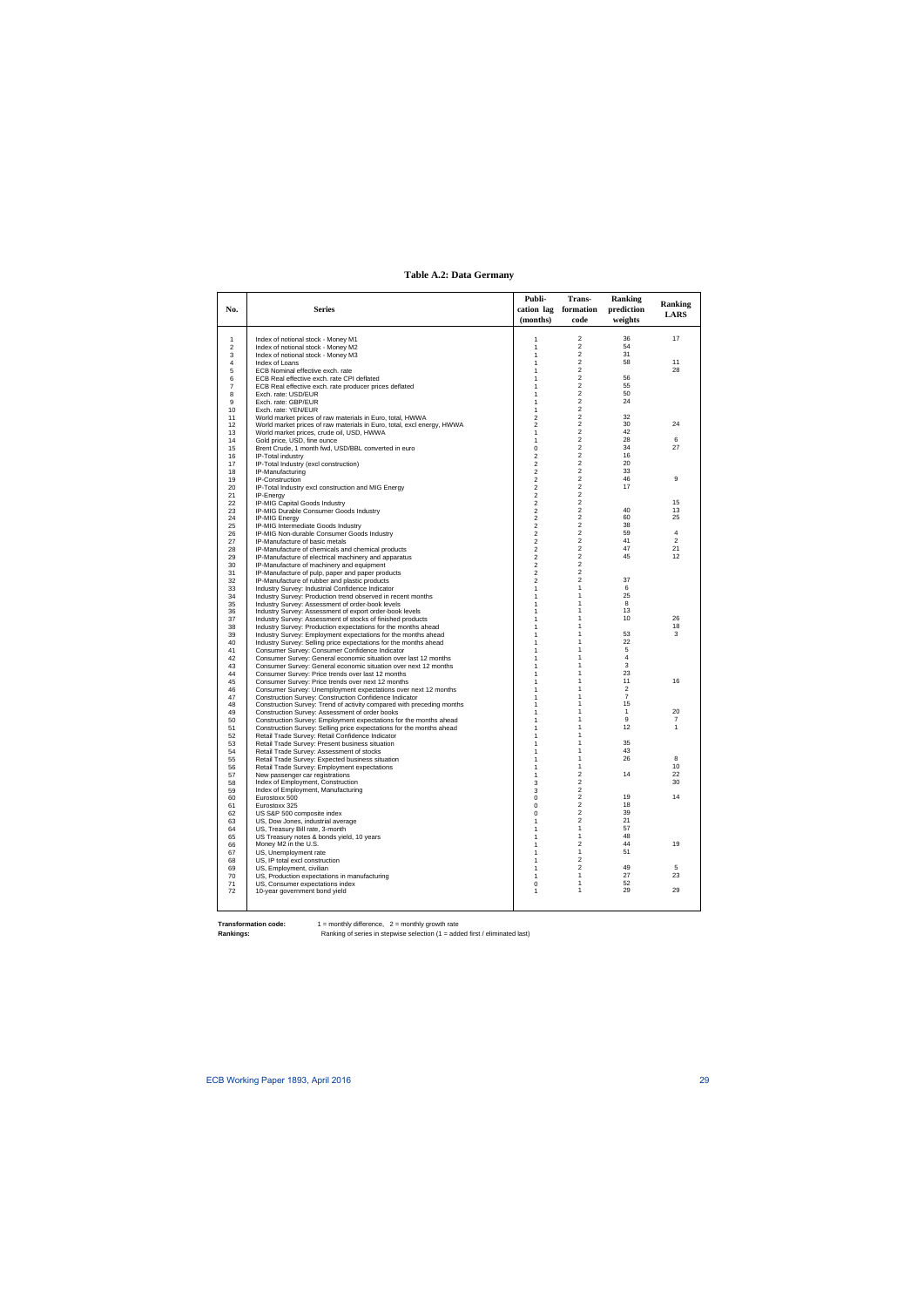## **Table A.3: Data France**

| No.            | <b>Series</b>                                                                                                                   | Publi-<br>cation lag<br>(months)   | Trans-<br>formation<br>code             | <b>Ranking</b><br>prediction<br>weights | <b>Ranking</b><br><b>LARS</b> |
|----------------|---------------------------------------------------------------------------------------------------------------------------------|------------------------------------|-----------------------------------------|-----------------------------------------|-------------------------------|
|                |                                                                                                                                 |                                    |                                         |                                         |                               |
| $\mathbf{1}$   | Index of notional stock - Money M1                                                                                              | 1                                  | $\overline{\mathbf{c}}$                 | 49                                      |                               |
| $\overline{2}$ | Index of notional stock - Money M2                                                                                              | $\mathbf{1}$                       | $\overline{2}$<br>$\overline{2}$        | 45<br>34                                |                               |
| 3<br>4         | Index of notional stock - Money M3<br>Index of Loans                                                                            | $\mathbf{1}$<br>$\mathbf{1}$       | $\overline{2}$                          |                                         | 8                             |
| 5              | ECB Nominal effective exch. rate                                                                                                | 1                                  | $\overline{2}$                          | 30                                      |                               |
| 6              | ECB Real effective exch. rate CPI deflated                                                                                      | 1                                  | $\overline{2}$                          | 29                                      |                               |
| $\overline{7}$ | ECB Real effective exch. rate producer prices deflated                                                                          | $\mathbf{1}$                       | $\overline{2}$<br>$\overline{c}$        | 52                                      | 16                            |
| 8<br>9         | Exch. rate: USD/EUR<br>Exch. rate: GBP/EUR                                                                                      | 1<br>$\mathbf{1}$                  | $\overline{c}$                          | 27                                      | 19                            |
| 10             | Exch. rate: YEN/EUR                                                                                                             | $\mathbf{1}$                       | $\overline{2}$                          |                                         | 22                            |
| 11             | World market prices of raw materials in Euro, total, HWWA                                                                       | $\overline{2}$                     | $\overline{2}$                          |                                         | 21                            |
| 12             | World market prices of raw materials in Euro, total, excl energy, HWWA                                                          | $\overline{c}$                     | $\overline{2}$                          | 48                                      |                               |
| 13<br>14       | World market prices, crude oil, USD, HWWA<br>Gold price, USD, fine ounce                                                        | $\mathbf{1}$<br>$\mathbf{1}$       | 2<br>$\overline{2}$                     | 59<br>28                                | 12                            |
| 15             | Brent Crude, 1 month fwd, USD/BBL converted in euro                                                                             | 0                                  | $\overline{\mathbf{c}}$                 | 32                                      |                               |
| 16             | IP-Total industry                                                                                                               | $\overline{2}$                     | $\overline{2}$                          | 21                                      | 6                             |
| 17             | IP-Total Industry (excl construction)                                                                                           | $\overline{2}$                     | $\overline{2}$                          | 22                                      | 2                             |
| 18             | IP-Manufacturing                                                                                                                | $\overline{2}$                     | $\overline{2}$<br>$\overline{2}$        | 20<br>41                                |                               |
| 19<br>20       | IP-Construction<br>IP-Total Industry excl construction and MIG Energy                                                           | $\boldsymbol{2}$<br>$\overline{2}$ | 2                                       | 50                                      |                               |
| 21             | IP-Energy                                                                                                                       | $\overline{2}$                     | $\overline{2}$                          |                                         | 11                            |
| 22             | IP-MIG Capital Goods Industry                                                                                                   | $\overline{2}$                     | $\overline{2}$                          | 51                                      | 4                             |
| 23             | IP-MIG Durable Consumer Goods Industry                                                                                          | $\overline{2}$                     | $\overline{2}$                          | 55                                      |                               |
| 24             | <b>IP-MIG Enerav</b>                                                                                                            | $\overline{2}$<br>$\overline{2}$   | $\overline{2}$<br>$\overline{2}$        | 19                                      |                               |
| 25<br>26       | IP-MIG Intermediate Goods Industry<br>IP-MIG Non-durable Consumer Goods Industry                                                | $\overline{2}$                     | $\overline{\mathbf{c}}$                 | 44                                      | 23                            |
| 27             | IP-Manufacture of basic metals                                                                                                  | $\overline{2}$                     | $\overline{2}$                          | 43                                      |                               |
| 28             | IP-Manufacture of chemicals and chemical products                                                                               | $\overline{2}$                     | $\overline{2}$                          | 42                                      |                               |
| 29             | IP-Manufacture of electrical machinery and apparatus                                                                            | $\overline{2}$                     | $\overline{2}$                          | 53                                      | 26                            |
| 30<br>31       | IP-Manufacture of machinery and equipment                                                                                       | $\boldsymbol{2}$<br>$\overline{2}$ | $\overline{2}$<br>$\overline{2}$        | 38<br>37                                | 17                            |
| 32             | IP-Manufacture of pulp, paper and paper products<br>IP-Manufacture of rubber and plastic products                               | $\overline{2}$                     | $\overline{2}$                          | 23                                      | $\overline{7}$                |
| 33             | Industry Survey: Industrial Confidence Indicator                                                                                | $\mathbf{1}$                       | $\mathbf{1}$                            | 5                                       |                               |
| 34             | Industry Survey: Production trend observed in recent months                                                                     | $\mathbf{1}$                       | 1                                       | $\overline{7}$                          |                               |
| 35             | Industry Survey: Assessment of order-book levels                                                                                | 1                                  | 1<br>1                                  | 6<br>12                                 |                               |
| 36<br>37       | Industry Survey: Assessment of export order-book levels<br>Industry Survey: Assessment of stocks of finished products           | $\mathbf{1}$<br>$\mathbf{1}$       | 1                                       | 15                                      | 28                            |
| 38             | Industry Survey: Production expectations for the months ahead                                                                   | 1                                  | 1                                       | 14                                      |                               |
| 39             | Industry Survey: Employment expectations for the months ahead                                                                   | 1                                  | 1                                       | 36                                      | 9                             |
| 40             | Industry Survey: Selling price expectations for the months ahead                                                                | $\mathbf{1}$                       | 1                                       | 16                                      |                               |
| 41<br>42       | Consumer Survey: Consumer Confidence Indicator<br>Consumer Survey: General economic situation over last 12 months               | $\mathbf{1}$<br>$\mathbf{1}$       | 1<br>1                                  | 9<br>8                                  | 30                            |
| 43             | Consumer Survey: General economic situation over next 12 months                                                                 | $\mathbf{1}$                       | 1                                       | 10                                      |                               |
| 44             | Consumer Survey: Price trends over last 12 months                                                                               | 1                                  | 1                                       |                                         | 14                            |
| 45             | Consumer Survey: Price trends over next 12 months                                                                               | 1                                  | 1                                       |                                         | 20                            |
| 46             | Consumer Survey: Unemployment expectations over next 12 months                                                                  | 1                                  | 1<br>1                                  | 11<br>$\overline{4}$                    | 1                             |
| 47<br>48       | Construction Survey: Construction Confidence Indicator<br>Construction Survey: Trend of activity compared with preceding months | $\mathbf{1}$<br>$\mathbf{1}$       | 1                                       | 3                                       |                               |
| 49             | Construction Survey: Assessment of order books                                                                                  | 1                                  | 1                                       | $\overline{2}$                          | 3                             |
| 50             | Construction Survey: Employment expectations for the months ahead                                                               | 1                                  | 1                                       | $\mathbf{1}$                            |                               |
| 51             | Construction Survey: Selling price expectations for the months ahead                                                            | 1                                  | 1<br>1                                  | 13<br>18                                | 13                            |
| 52<br>53       | Retail Trade Survey: Retail Confidence Indicator<br>Retail Trade Survey: Present business situation                             | $\mathbf{1}$<br>1                  | 1                                       | 17                                      |                               |
| 54             | Retail Trade Survey: Assessment of stocks                                                                                       | $\mathbf{1}$                       | 1                                       |                                         | 27                            |
| 55             | Retail Trade Survey: Expected business situation                                                                                | 1                                  | 1                                       | 24                                      | 25                            |
| 56             | Retail Trade Survey: Employment expectations                                                                                    | 1                                  | 1<br>$\overline{c}$                     |                                         | 10                            |
| 57<br>58       | New passenger car registrations<br>Unemployment rate, total                                                                     | 1<br>$\overline{2}$                | 1                                       | 54<br>33                                | 29                            |
| 59             | US, Dow Jones, industrial average                                                                                               | 1                                  | $\overline{\mathbf{c}}$                 | 58                                      |                               |
| 60             | US, Treasury Bill rate, 3-month                                                                                                 | $\mathbf{1}$                       | $\mathbf{1}$                            | 39                                      |                               |
| 61             | US Treasury notes & bonds yield, 10 years                                                                                       | 1                                  | 1                                       | 31                                      | 15                            |
| 62             | Money M2 in the U.S.                                                                                                            | 1                                  | $\overline{\mathbf{c}}$<br>$\mathbf{1}$ | 56<br>47                                | 5<br>24                       |
| 63<br>64       | US, Unemployment rate<br>US, IP total excl construction                                                                         | 1<br>1                             | $\overline{\mathbf{c}}$                 | 40                                      |                               |
| 65             | US, Employment, civilian                                                                                                        | 1                                  | $\overline{2}$                          | 46                                      |                               |
| 66             | US, Production expectations in manufacturing                                                                                    | $\mathbf{1}$                       | $\mathbf{1}$                            |                                         |                               |
| 67             | US, Consumer expectations index                                                                                                 | 0                                  | 1<br>$\overline{c}$                     | 25                                      | 18                            |
| 68<br>69       | Eurostoxx 500<br>Eurostoxx 325                                                                                                  | 1<br>$\mathbf{1}$                  | $\overline{\mathbf{c}}$                 | 60<br>26                                |                               |
| 70             | US S&P 500 composite index                                                                                                      | 1                                  | $\overline{\mathbf{c}}$                 | 57                                      |                               |
| 71             | 10-year government bond yield                                                                                                   | $\mathbf{1}$                       | 1                                       | 35                                      |                               |
|                |                                                                                                                                 |                                    |                                         |                                         |                               |
|                |                                                                                                                                 |                                    |                                         |                                         |                               |
|                |                                                                                                                                 |                                    |                                         |                                         |                               |
|                |                                                                                                                                 |                                    |                                         |                                         |                               |

**Transformation code:** 1 = monthly difference, 2 = monthly growth rate

**Rankings:** Ranking of series in stepwise selection (1 = added first / eliminated last)